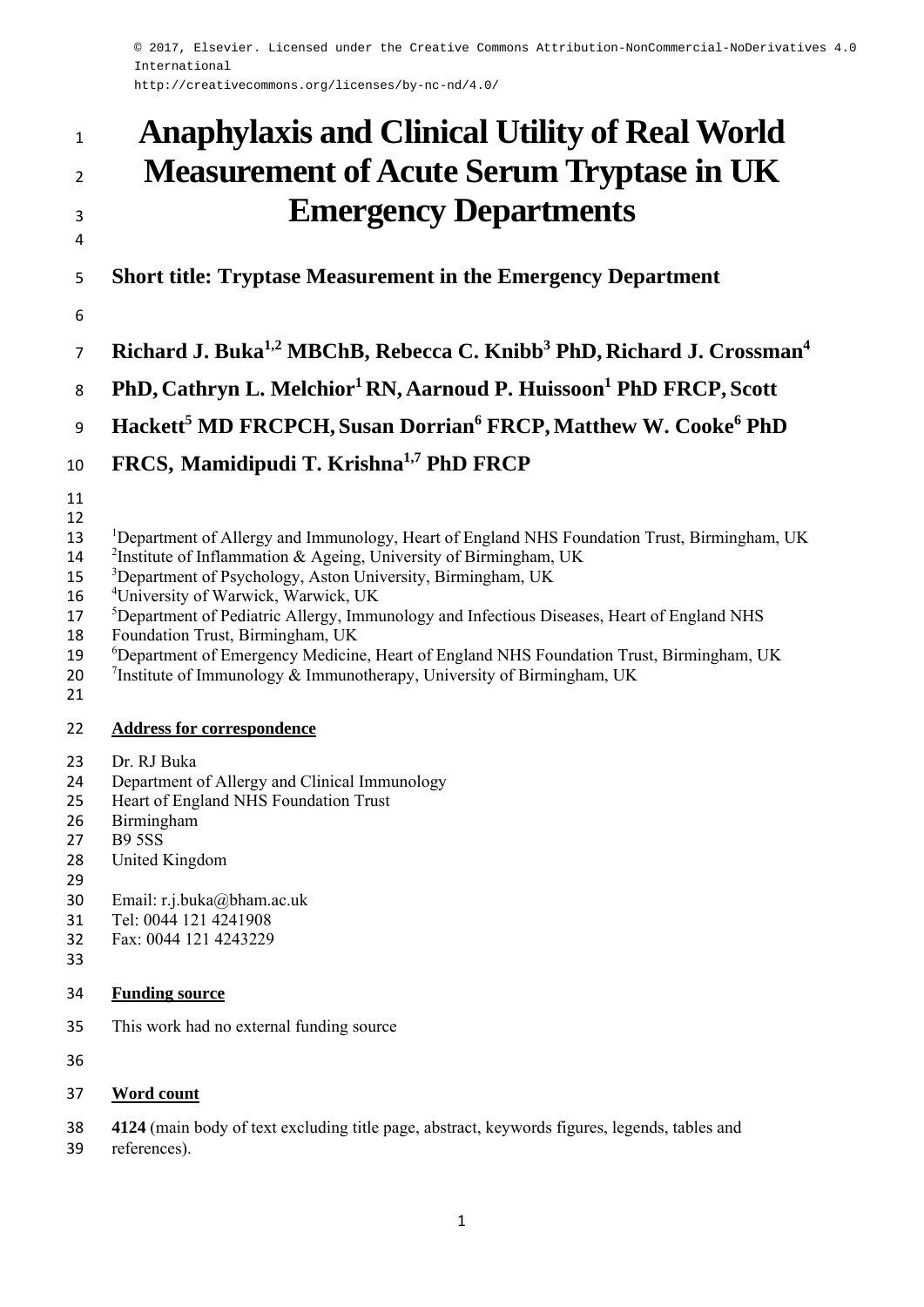## Abstract

#### **Background:**

 British guidelines recommend that serial acute serum tryptase (acute serum tryptase) measurements are checked in all adults and a subset of children presenting with anaphylaxis. This is the first study reporting the clinical utility of acute serum tryptase in a 'real world' emergency department (ED) setting following the publication of the World Allergy Organization criteria for anaphylaxis.

 **Aims:** To (a) assess sensitivity, specificity, positive and negative predictive values (PPV, NPV) of acute serum tryptase in anaphylaxis (b) determine factors associated with higher acute serum tryptase levels and (c) audit compliance of acute serum tryptase measurement in the EDs.

 **Methods:** Retrospective electronic search for ED admissions to three acute care hospitals in Birmingham, UK with anaphylaxis in 2012 using wide search terms followed by scrutiny of electronic clinical records and application of the WAO diagnostic criteria for anaphylaxis. Patients with an acute serum tryptase measurement were included in the analysis.

 **Results:** Acute serum tryptase was measured in 141 of 426 (33.1%) cases. Mean time from the onset 54 of symptoms to the measurement of acute serum tryptase was 4 hours minutes (SD  $\pm$  05:03 hours) and no patients had serial measurements conforming to British guidelines. Acute serum tryptase >12.4 56 ng/ml (75<sup>th</sup> centile) was associated with a sensitivity, specificity, PPV and NPV of 28%, 88%, 0.93 and 57 0.17 respectively. Multiple regression analysis showed that male sex ( $OR = 2.66$  [ $p=0.003$ ]) and hypotension (OR=7.08 [p=0.001]) predicted higher acute serum tryptase.

#### **Conclusion:**

 An acute serum tryptase >12.4 ng/ml in an ED setting carries high PPV and specificity, but poor sensitivity and NPV.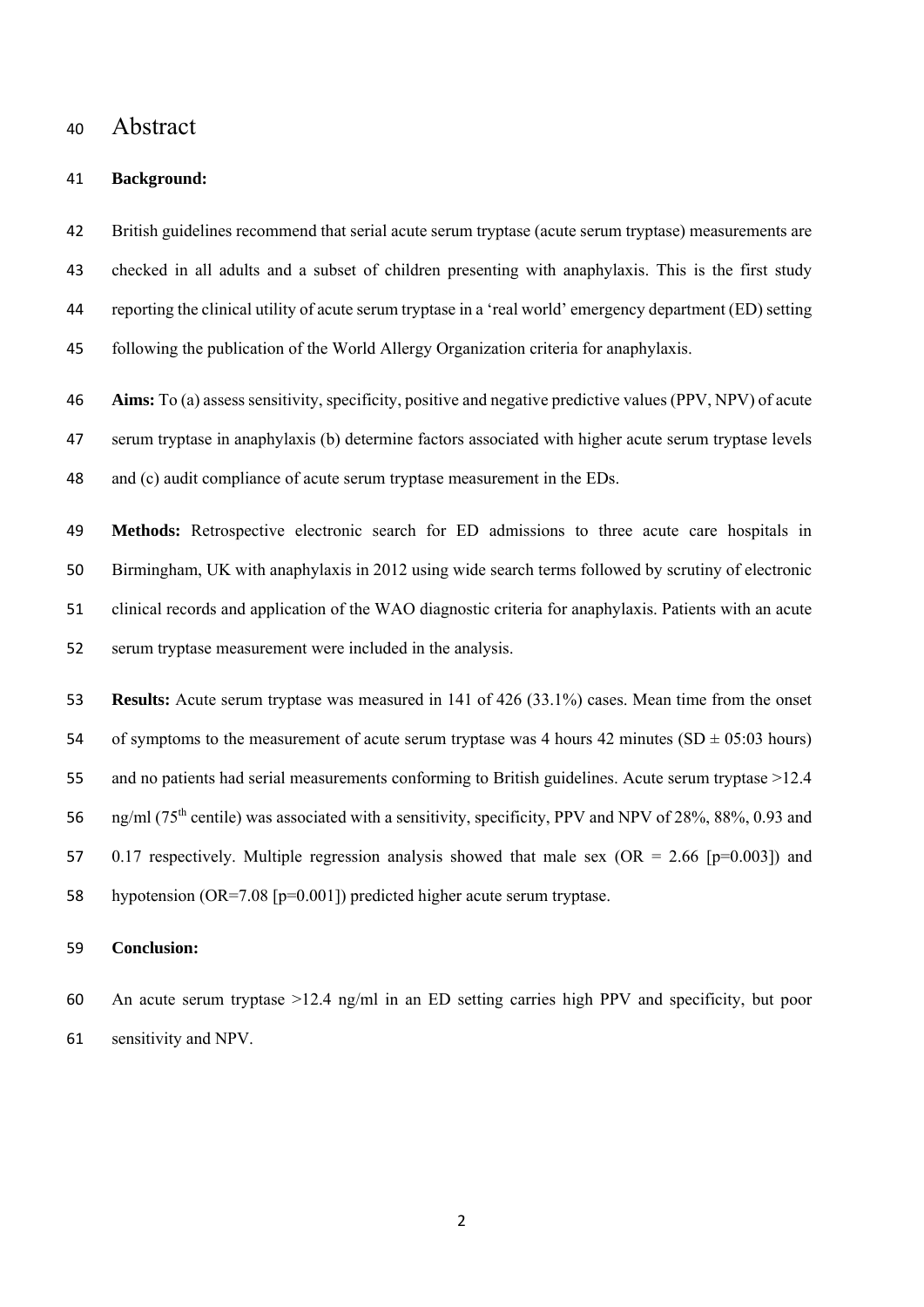# Key words

- Anaphylaxis
- Emergency Department
- Hypotension
- Tryptase
- ROC curve
- 

# Abbreviations

- CI Confidence Interval
- df Degrees of Freedom
- ED Emergency Department
- ng/ml Nanograms per Milliliter
- NHS National Health Service
- NPV Negative Predictive Value
- OR Odds Ratio
- PPV Positive Predictive Value
- ROC Receiver Operator Characteristic
- SD Standard Deviation
- UK United Kingdom
- WAO World Allergy Organization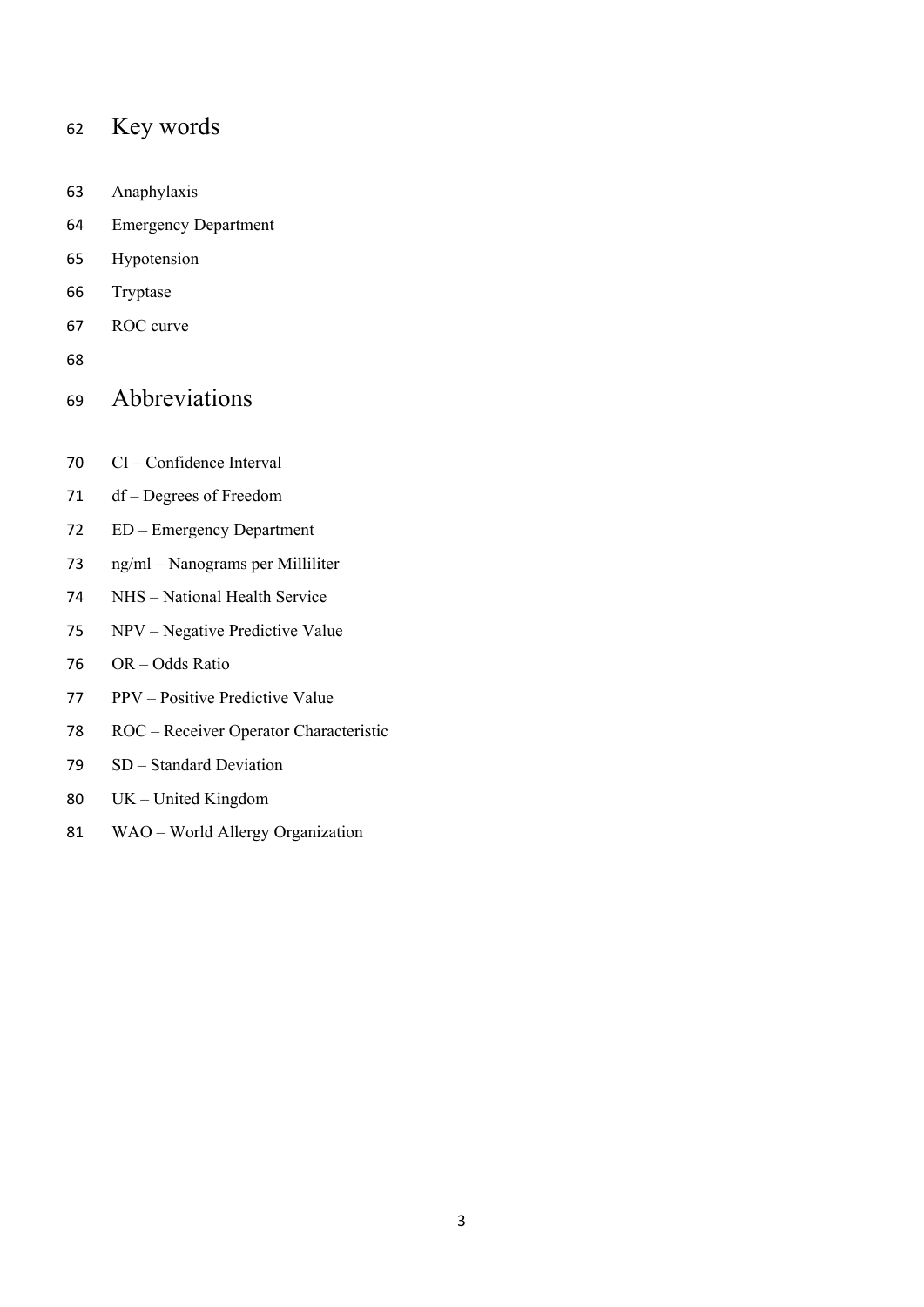# Highlights

*What is already known about this topic?* 

 Acute serum tryptase can be raised in anaphylaxis and current British guidelines recommend serial measurements. Sensitivity and specificity is published from the controlled environment of allergen challenge but not from the emergency department.

- *What does this article add to our knowledge?*
- This British study is the first to document the sensitivity, specificity, positive and negative predictive
- value of acute serum tryptase in emergency department anaphylaxis. Acute serum tryptase >12.4 ng/ml
- carries a high positive predictive value and specificity but poor sensitivity.
- *How does this study impact current management guidelines?*

Optimal real world sampling of acute serum tryptase is difficult and acute serum tryptase is a poor

biomarker for anaphylaxis. However, acute serum tryptase is useful in some situations to differentiate

anaphylaxis from its mimics and should remain part of anaphylaxis assessment.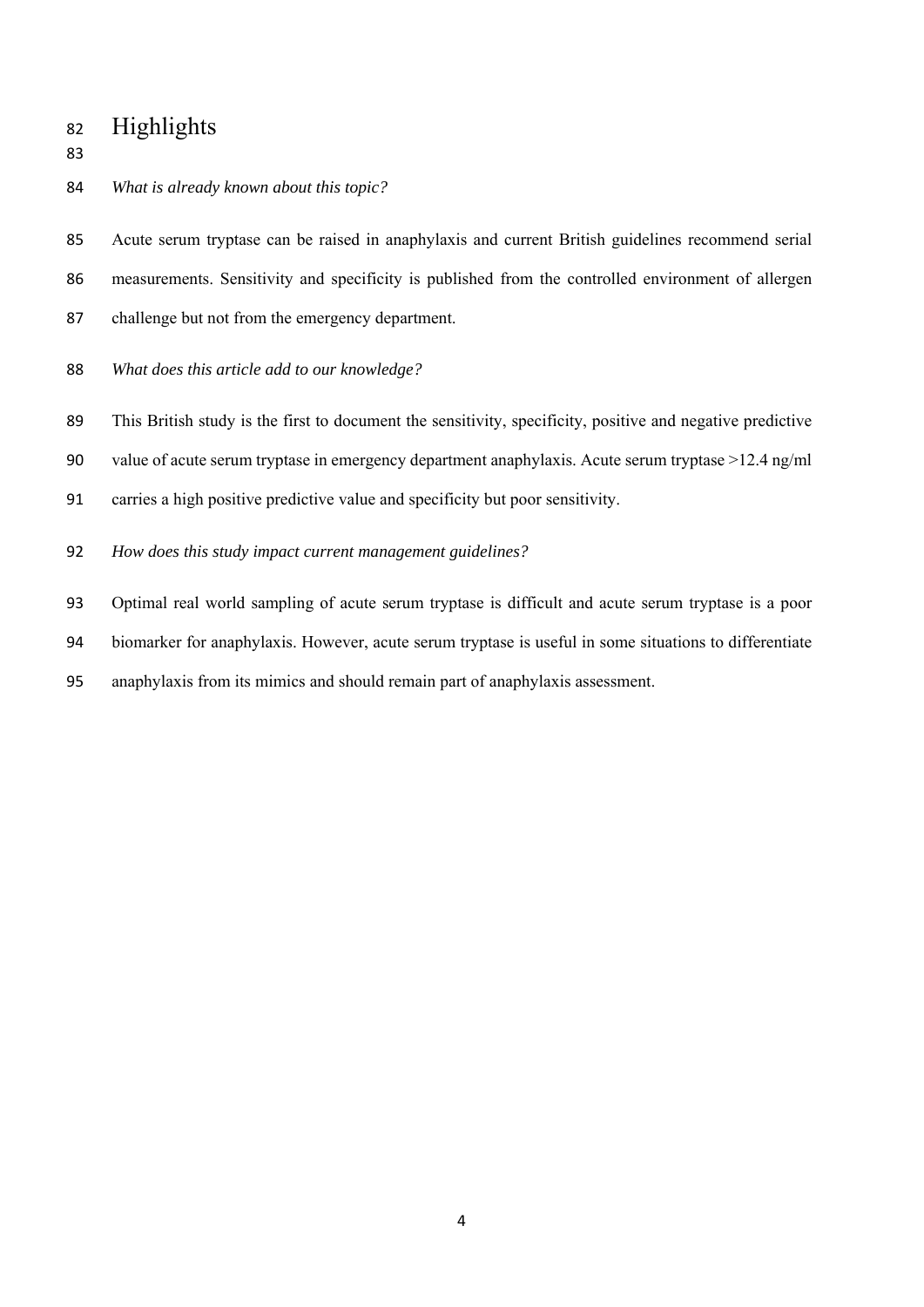## Introduction

 Tryptase is a serine protease released from mast cells during an acute allergic reaction. Acute serum tryptase measurement is advised in the evaluation of patients with anaphylaxis. (1-2) British guidelines explicitly recommend that serial blood samples for acute serum tryptase should be taken as soon as possible after the onset of symptoms, at 1-2 hours following symptom onset and a baseline sample at least 24 hours after the episode. (1) These timings reflect the half-life of tryptase which is approximately two hours with levels peaking 1-2 hours after onset and usually returning to baseline within 6-8 hours. (3-4) The results are not immediately available to the emergency physician and therefore are not part of the initial evaluation but are used later in the follow-up of these patients at an allergy clinic.

 The role for biomarkers of anaphylaxis, acute serum tryptase in particular, is unclear especially as seemingly severe episodes of anaphylaxis may not be associated with an elevated level (3,5) and *vice- versa*. Furthermore, there are currently no agreed international criteria for interpretation of acute serum tryptase in anaphylaxis with respect to a 'cut off' or a percentage change from a baseline measurement, although ≥11.4ng/ml is frequently cited. Given that anaphylaxis in the community is nearly always an unpredictable event and is dealt with almost exclusively by emergency care providers, we felt it important to investigate acute serum tryptase in this group of patients. Previous studies investigating the utility of acute serum tryptase in an ED setting have involved prospective recruitment of patients with relatively small sample sizes, used different 'cut off' levels for interpretation and were carried out prior to publication of the World Allergy Organization (WAO) diagnostic criteria for anaphylaxis which now provide us with a unified, agreed definition of anaphylaxis. Moreover, they did not report 116 sensitivity, specificity, positive predictive value (PPV) and negative predictive value (NPV). (3,5-7) Our study is therefore an attempt to evaluate the performance of acute serum tryptase in a 'real world' setting.

 We have recently published epidemiological data on 426 cases of anaphylaxis presenting to three EDs in Birmingham, UK in 2012. (8) Here, we present further data analysis of a subgroup of patients from the same cohort who had a measurement of acute serum tryptase when they attended the ED. The main objectives of the study were to: (a) assess sensitivity, specificity, PPV and NPV of acute serum tryptase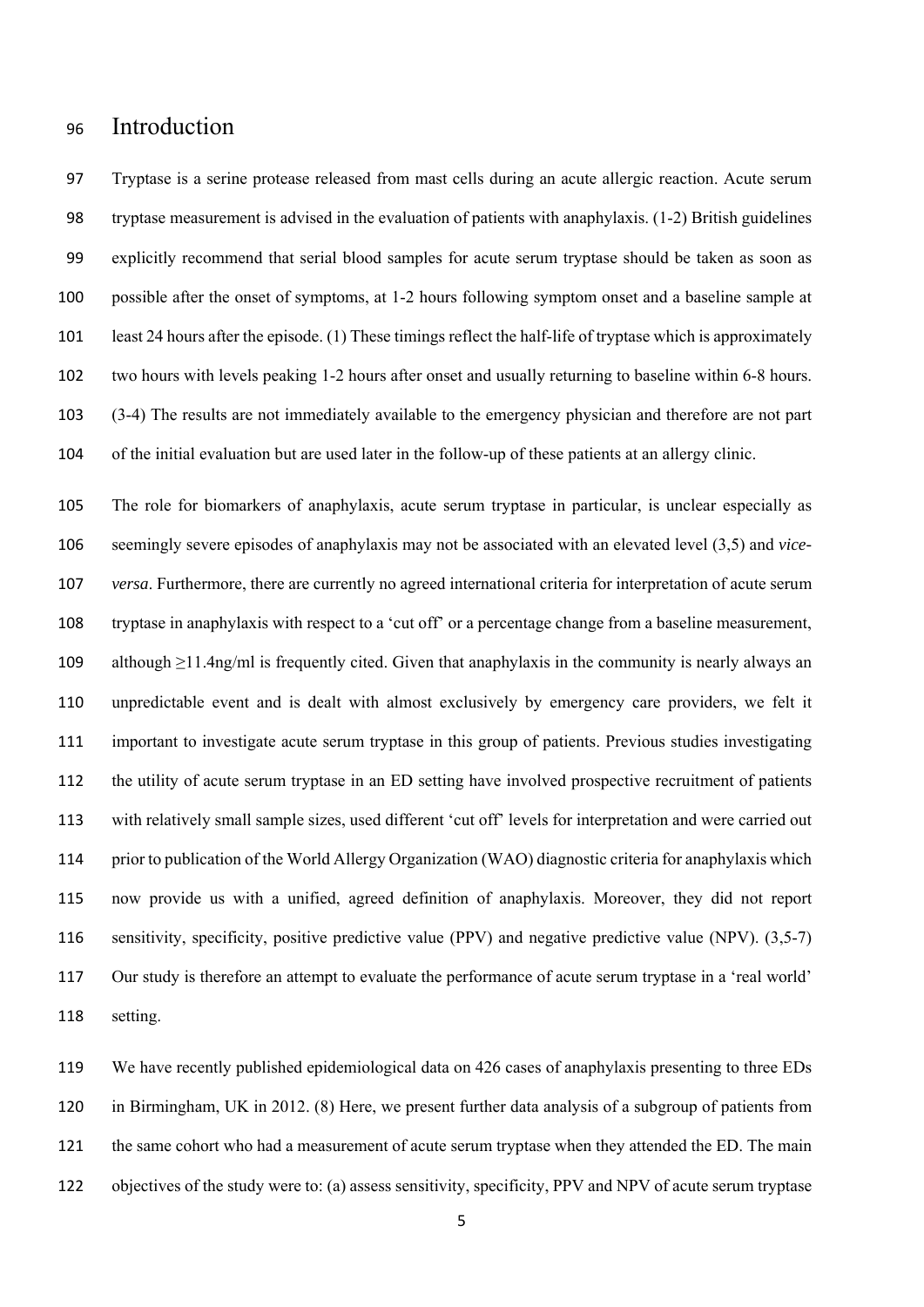- in patients attending the ED, (b) determine factors associated with higher acute serum tryptase levels
- and (c) audit compliance of acute serum tryptase measurement as per British guidelines.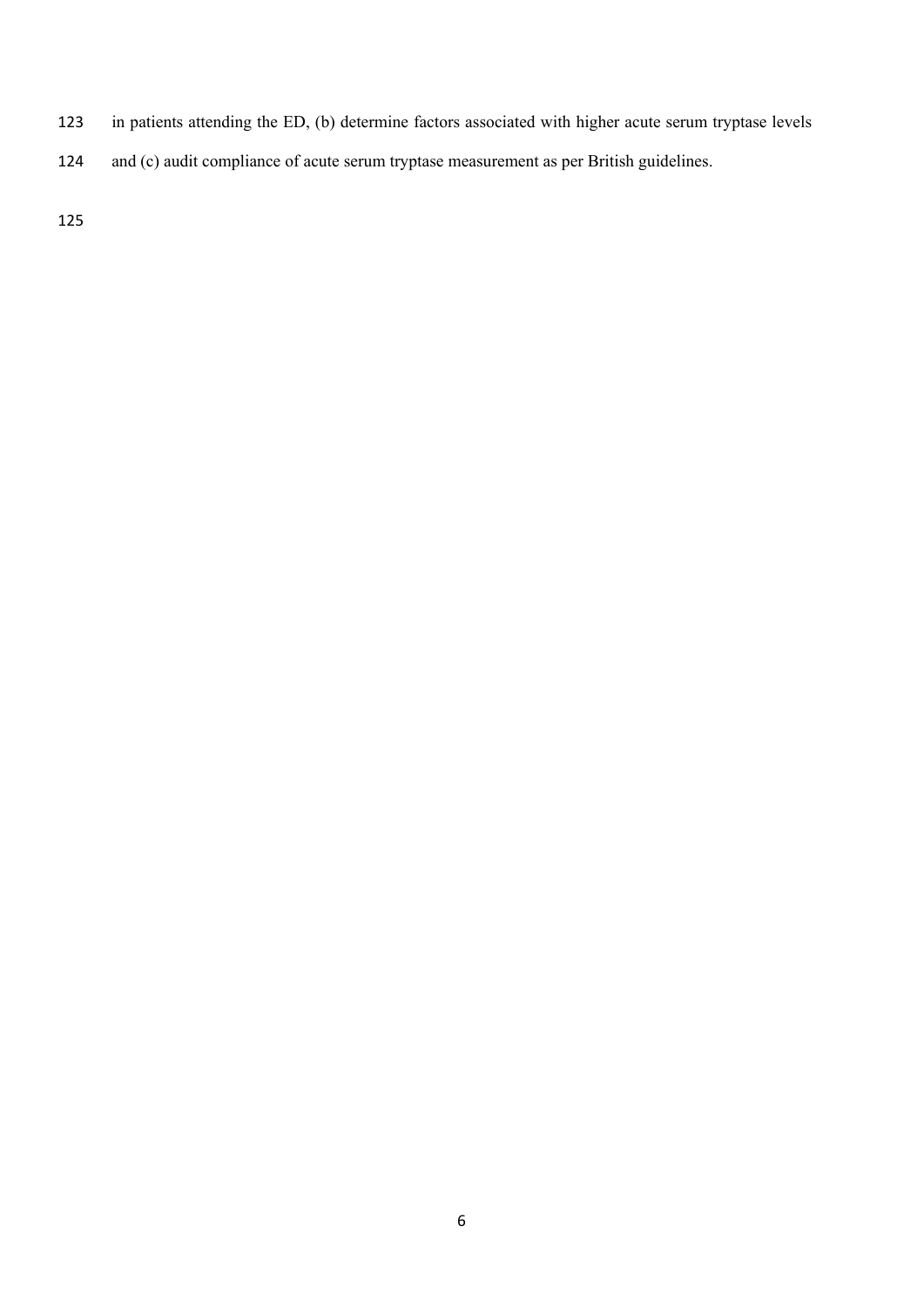## Materials and Methods

 This is a retrospective, observational study of patients attending three busy EDs (total admissions in 2012 - 251,215) with anaphylaxis/suspected anaphylaxis in one of the largest National Health Service (NHS) organizations in the UK (Heart of England NHS Foundation Trust [HEFT]). The catchment area of the three hospitals in the organization includes East and North Birmingham, Solihull and South Staffordshire, a population of over 890,000 people.

Patients

 All ED attendances are coded using an 'in-house' coding system. We carried out an electronic search of the database of ED attendances using a number of wide-reaching search terms to cover allergic presentations and retrieved 3516 potential cases of anaphylaxis. The search terms were: 'Allergic Reaction', 'Anaphylactic Shock', 'Anaphylaxis', 'Angioedema', 'Bite - Insect Non Venom', 'Bite - Insect Venom', 'Skin - Allergic Reaction', 'Skin - Rash, Other' and 'Skin – Urticaria'.

 Next, one clinician scrutinized the scanned ED documentation, ambulance sheet, and other electronic information including clinic records where available. Through retrospective application of the WAO diagnostic criteria for anaphylaxis (9) to patients' presenting symptoms, cases of anaphylaxis were identified and data extracted. When possible, anaphylaxis mimics such as asthma and hereditary angioedema, among others, were excluded.

 We also identified a small control group of patients (for constructing receiver operating characteristic [ROC] curves) who presented to the ED with allergic symptoms in whom acute serum tryptase measurement was requested by the admitting physician, but did not fulfill the WAO diagnostic criteria for anaphylaxis.

 In order to ensure the quality and reproducibility of the data extraction, initial data collection from a number of case notes was jointly performed by two clinicians in order to ensure appropriate inclusion and exclusion of cases and to improve consistency. Following this, when there was uncertainty from the first clinician about inclusion or exclusion of potential cases, these cases were jointly reviewed and discussed with the second clinician at weekly meetings during the data collection phase. When halfway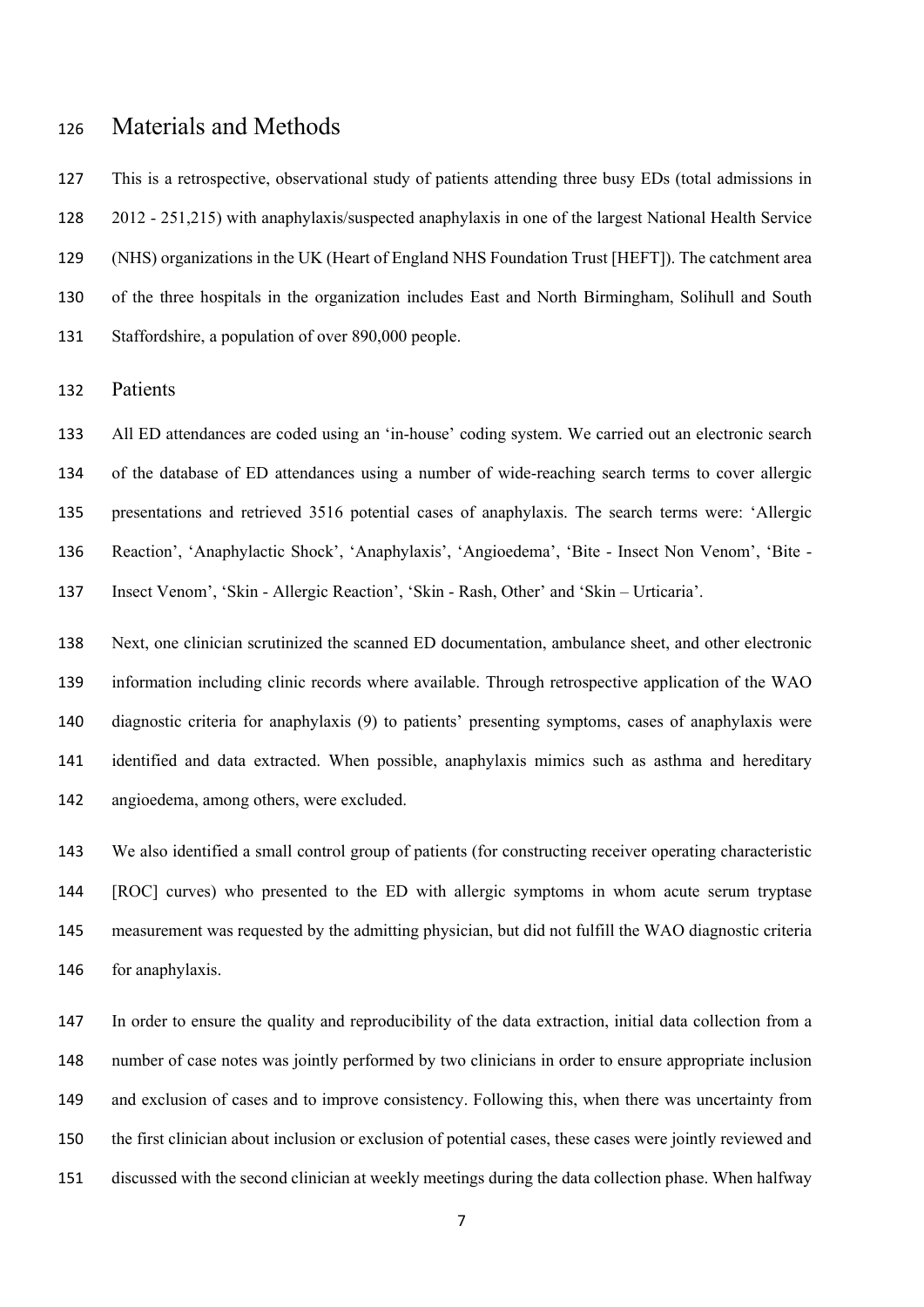through the data collection period, every previously assessed case was reassessed in order to eliminate bias associated with learned experience. In this reassessment, there were no cases that had been erroneously included however several had been missed and these were therefore incorporated into the dataset.

 Basic demographic data including age, sex, address and ethnicity, is available for every patient from the hospital database. Demographic data and data pertaining to symptoms (including time of onset) and co-morbidities were extracted from the case records of every attendance that fulfilled the inclusion criteria using a standardized proforma and recorded in a spreadsheet (Microsoft Excel [2007]). Entries were coded and checked twice by one clinician. Additionally, where patients had been reviewed by an allergy specialist, clinic records were analyzed to identify causative factors. As per the hospital policy, all cases of anaphylaxis and suspected anaphylaxis should be referred to the allergy clinic following discharge from the emergency department. An appointment is offered for allergy specialist review with 18 weeks from the date of referral (with an option of an urgent appointment in specific cases). Cases were assigned a severity grading according to the 'Brown grading system'. (10) acute serum tryptase measurement including the timing of samples, recorded on the electronic hospital database system, was extracted from the electronic system including the timing of the sample. Laboratory serum tryptase analysis was undertaken using a fluoroenzyme immunoassay (Immuno CAP-FEIA) on the ImmunoCAP platform. (Phadia Thermo-Fisher Scientific, Uppsala, Sweden)

#### Statistical analysis

 Data was analyzed using SPSS (IBM Corp. Released 2013. IBM SPSS Statistics for Windows, Version 22.0. Armonk, NY: IBM Corp). Data was checked for outliers, skew and kurtosis. Missing data were treated as 'missing at random'. Four outliers were found and when removed skew and kurtosis were within acceptable levels for a normal distribution (<1.5). Data were analyzed with and without outliers and results were the same. Therefore, outliers were included in the dataset to ensure representativeness of the data. The relationships between acute serum tryptase and age and acute serum tryptase and time from symptom onset to sampling were analyzed using a Pearson's correlation. Differences in mean acute serum tryptase levels across groups were analyzed using independent samples t-tests. Where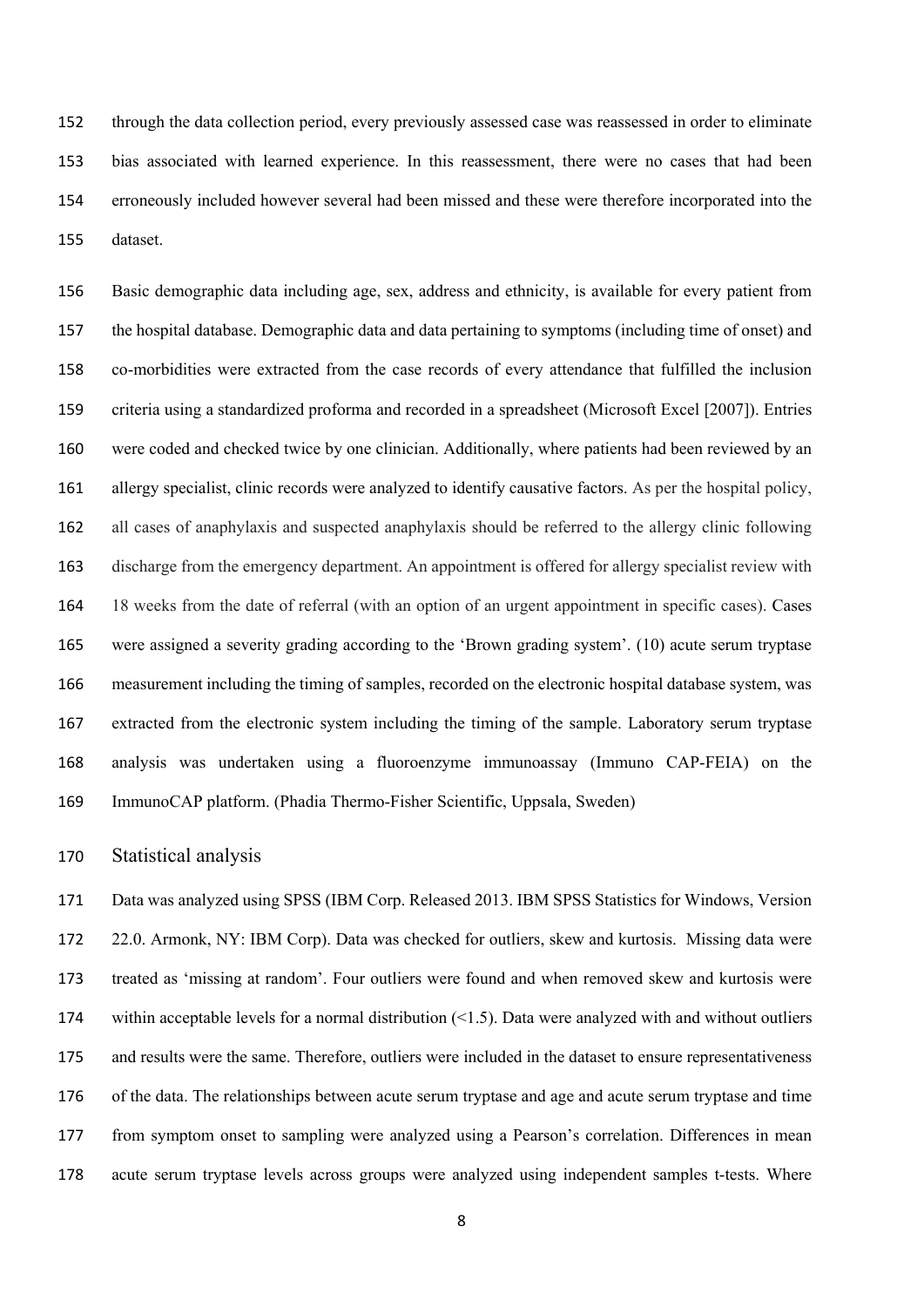homogeneity of variance was significantly different (through inspection of the Levene's test), the corrected 't value' and degrees of freedom (df) were used. Due to the large number of t-tests run, alpha was set at 0.01. All tests were two-tailed. A forced entry multiple regression model was run to investigate predictors of acute serum tryptase. All predictor variables that were significantly related to acute serum tryptase were included in the model. A logistic regression was also run to look at variables that might predict risk of high acute serum tryptase levels. Figures were constructed using GraphPad Prism version 5.00 for Windows, GraphPad Software, San Diego California USA. The ROC curve was constructed from the acute serum tryptase measurements from the anaphylaxis group and non- anaphylaxis control group using Prism GraphPad 5.00. Sensitivity, specificity, positive predictive 188 values (PPV) and negative predictive values (NPV) were calculated at the  $25<sup>th</sup>$ ,  $50<sup>th</sup>$  and  $75<sup>th</sup>$  centiles of acute serum tryptase measurements in the anaphylaxis group.

#### Data storage and institutional approval

 To ensure data protection, data was stored on a physically and digitally secured computer at Birmingham Heartlands Hospital. The Microsoft Excel document was encrypted and all patient identifiable information was removed prior to analysis. The project was reviewed by the Research and Development Department (in HEFT) who verified that formal ethical approval was not required and then registered with the Clinical Governance Unit. The project required no external funding.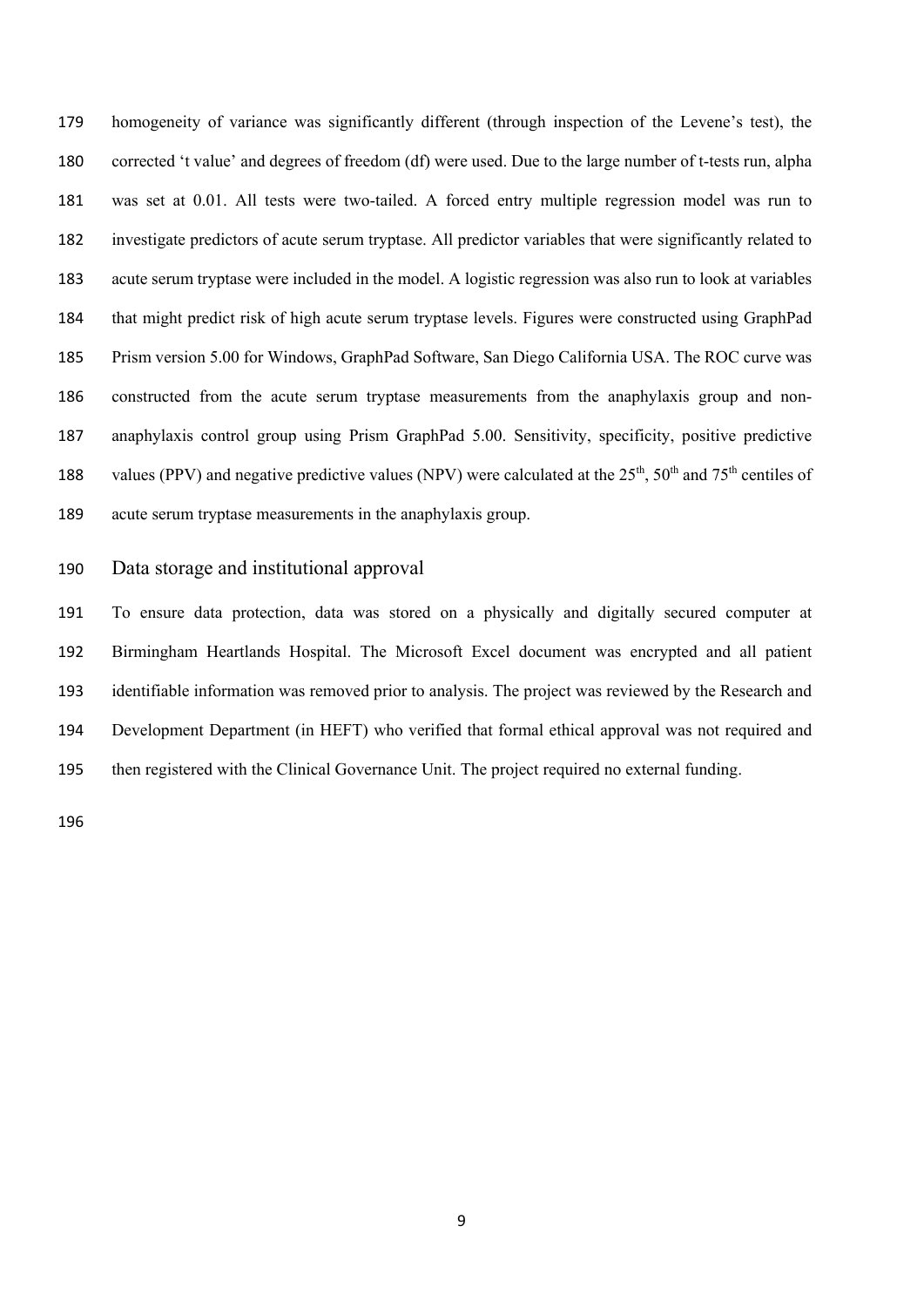## Results

#### Study population

 The study algorithm is summarized in Figure 1. Of 426 attendances, 141 (33.1%) had an acute serum tryptase measurement. Demographics of the study sample are summarized in Table 1 and for the entire cohort in a recent publication by the authors along with extensive epidemiological analysis. (8) In our cohort of 426 patients, 105 (24.6%) were children (<16 years) and of these children only 6/105 (5.7%) had a measurement of acute serum tryptase. In children 86% of reactions were attributed to food and current British guidelines recommend acute serum tryptase measurement in children only in cases of drug-induced, venom-induced or idiopathic anaphylaxis. (8) The mean age of the group who had acute serum tryptase measured is higher than the group that did not.

#### Clinical manifestations

 44/141 (31.2%) patients had cardiovascular symptoms or signs, of which 15 (10.6%) had hypotension. 126 (89.3%) had respiratory involvement with 41 (29.1%) having objective evidence of bronchospasm and 9 (6.4%) evidence of hypoxia. 140 (99.3%) had skin or mucosal involvement, 42 (29.8%) generalized urticaria, and 87 (61.7%) angioedema. 35 (24.8%) had gastrointestinal involvement.

#### Acute serum tryptase

213 Mean acute serum tryptase in the anaphylaxis group was  $10.3$ ng/ml (SD  $\pm 10.4$ ). In the control group of 214 25 patients mean acute serum tryptase was 6.8ng/ml [SD  $\pm$ 5.9]) (t=1.65 df=164 [p=0.10]). In the anaphylaxis group, acute serum tryptase was raised at or above 11.4ng/ml (a previously accepted 'cut-216 off') in 46 (32.6%) cases. In the control group,  $3/25$  (12.0%) had an acute serum tryptase  $\geq$ 11.4ng/ml. 132/141 (93.6% had a recorded time of sampling on the electronic system. Of these, the mean time to 218 the *first* acute serum tryptase measurement from onset of symptoms was 4 hours and 42 minutes (SD  $\pm$  05:03 hours). There was a weak negative correlation between acute serum tryptase level and time 220 between symptom onset to sampling (Pearson correlation coefficient -0.19 [p=0.026]) (Figure S1). There was no statistically significant difference in mean time of sampling in the severe and non-severe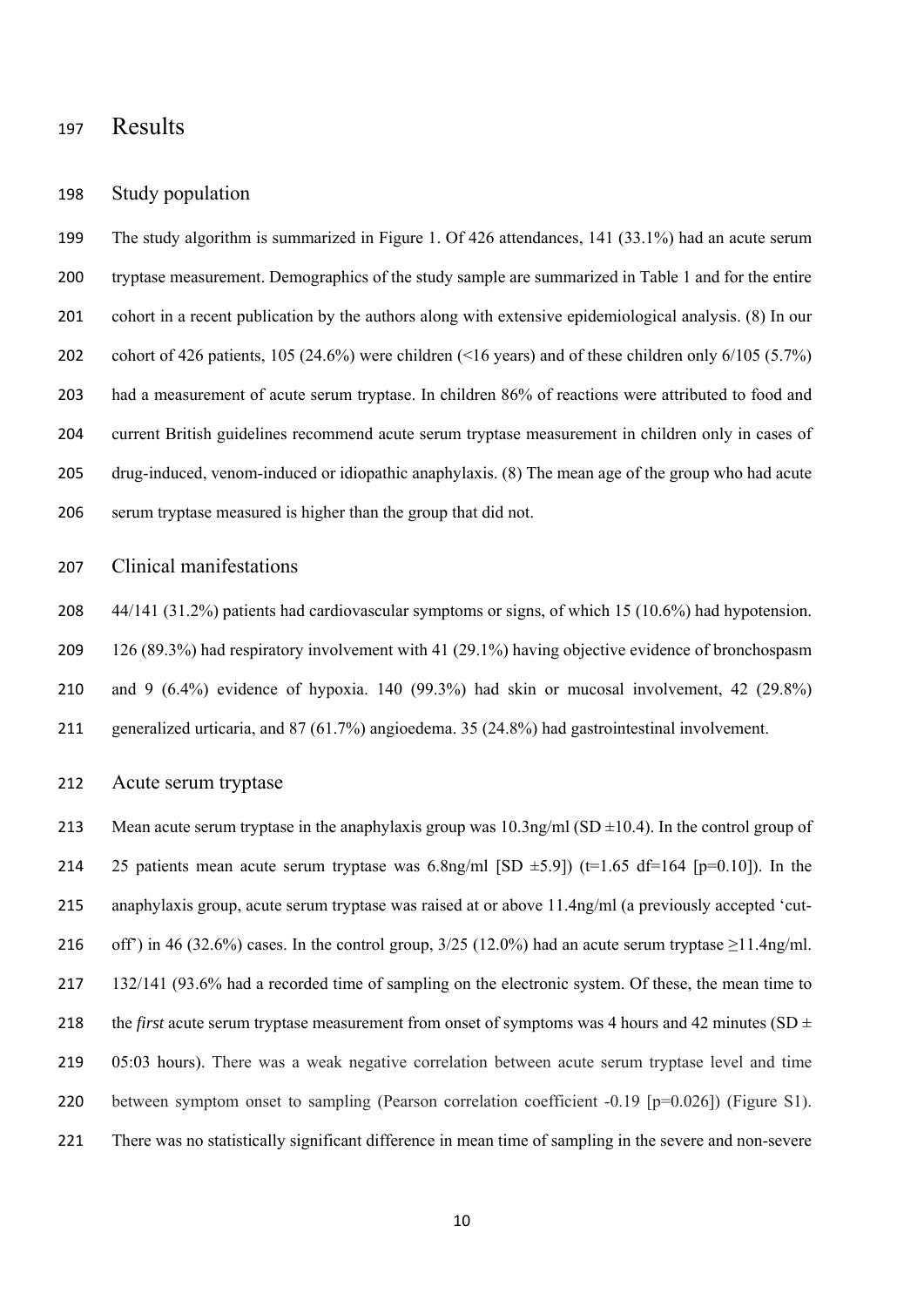222 anaphylaxis groups ( $t=1.13$  df=133 [p=0.26]) and no statistically significant difference in mean time of 223 sampling across different etiologies. No patients had serial measurements of acute serum tryptase.

224 23/141 (16.3%) patients had a baseline serum tryptase more than 24 hours after symptom onset although 225 none of these measurements were raised  $(\geq 11.4$ ng/ml). The median difference (delta) between acute 226 serum tryptase and baseline tryptase was 115.9% (IQR 26.5 to 238.2). Delta was greater than the 227 previously quoted cut-off of 135% (11) for 9/23 (39.1%) cases. 13/45 (28.9%) patients with an acute 228 serum tryptase  $\geq$ 11.4 had a baseline tryptase measurement and 4/21 (19.0%) patients with acute serum 229 tryptase ≥20 had a baseline tryptase measurement. All the patients with baseline measurements were 230 seen in the clinic. There was a statistically significant difference between mean baseline serum tryptase 231 and acute serum tryptase in the group with severe anaphylaxis (n=10, baseline 4.6ng/ml (SD  $\pm$  1.3) vs 232 acute serum tryptase 19.6ng/ml (SD  $\pm$  16.4) (paired T-test: t=2.921 df=9 [p=0.017]) with a smaller, 233 non-significant difference in the non-severe anaphylaxis group (n=13, baseline 5.1ng/ml (SD  $\pm$  2.0), 234 acute serum tryptase 9.4ng/ml (SD  $\pm$  4.9) (t=2.032 df=12 [p=0.065]). Only one patient in the control 235 group had a measure of baseline serum tryptase.

 A mast cell disorder is considered in the differential diagnosis for all patients with spontaneous (idiopathic) anaphylaxis. Our clinical service considers a dermatology referral if cutaneous mastocytosis is suspected and the patient is also referred to a hematology clinic for consideration of 239 bone marrow studies if the baseline serum tryptase is  $\geq$ 20 ng/ml. In the whole dataset (those who presented to ED with anaphylaxis regardless of their attendance in the allergy clinic), 13/45 (28.9%) 241 patients with an acute serum tryptase  $\geq 11.4$ ng/ml and 4/21 (19.0%) patients with an acute serum tryptase  $\geq$  20ng/ml had a baseline tryptase measurement. Following completion of the study, we wrote to the 243 family physicians of all those patients with a raised acute serum tryptase  $(>11.4 \text{ng/ml})$  and no record of baseline tryptase measurement to request that this be checked and that the report is brought to the 245 attention of the allergy department if the baseline value is  $\geq$ 11.4ng/ml, so a diagnosis of an underlying mast cell disorder could be considered. These additional measurements were not included in the study analysis.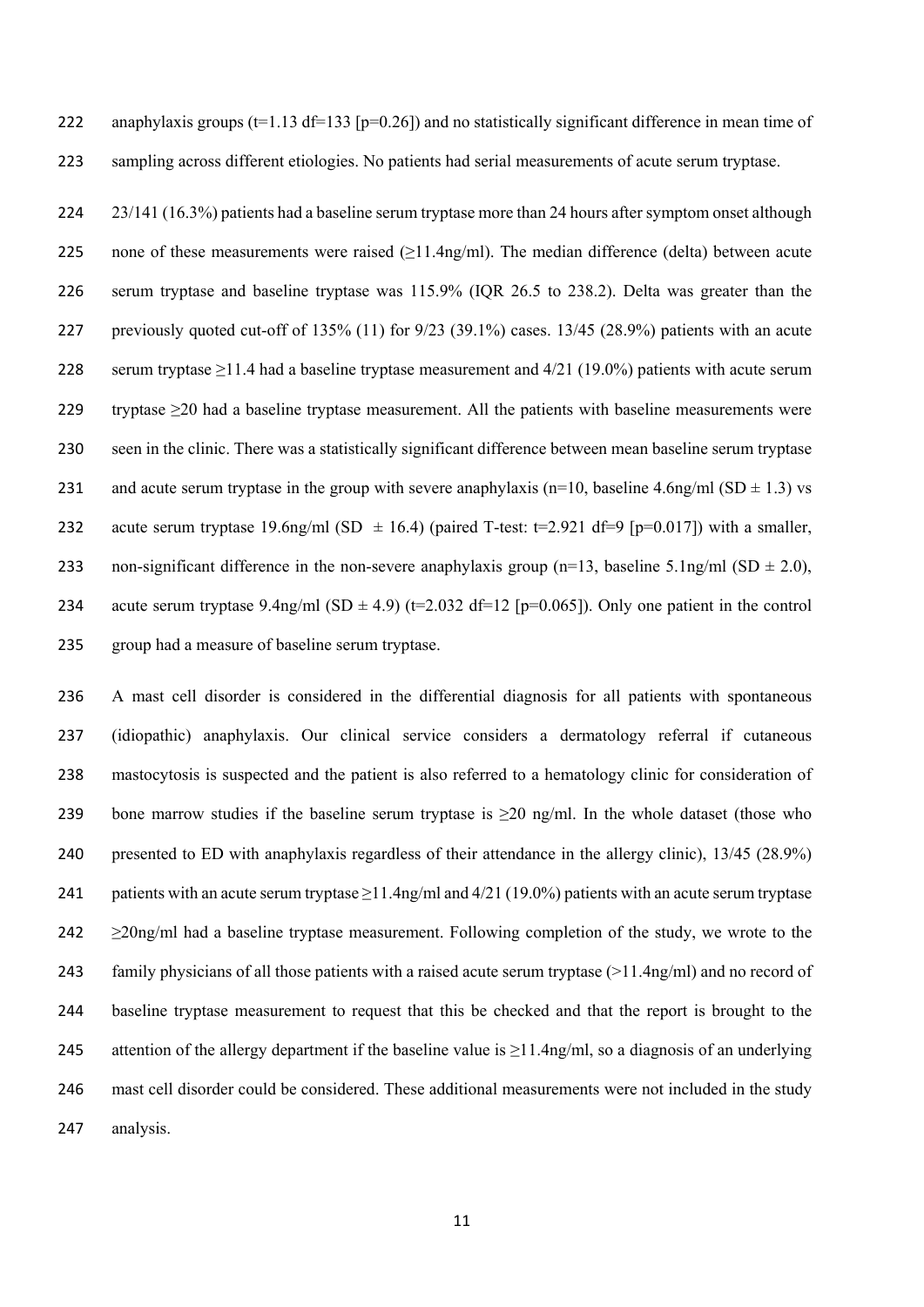#### Etiology of anaphylaxis

 76 (53.9%) patients with an acute serum tryptase measurement were reviewed in person by an allergy specialist in the secondary care clinic (in HEFT) for a comprehensive clinical evaluation and for further investigations as deemed necessary. All investigations were complete at the time of record review by the authors. Idiopathic anaphylaxis was the most common etiology (45/76 cases [59%]) and was twice 253 as common in females as in males (35/49 [71.4%] vs. 10/27 [37%] respectively  $(\chi^2=7.16, df=1$  [p=0.008]). There were 11 (14.5%) cases of food-induced anaphylaxis. In this group, mean acute serum 255 tryptase was 13.7 (SD  $\pm$  10.6) with 6/11 (15.5%) patients having an acute serum tryptase  $\geq$ 11.4ng/ml 256 and 3/11 (27.3%) having an acute serum tryptase  $\geq$ 20ng/ml. There were 15 (19.7%) cases of drug-257 induced anaphylaxis. In this group, mean acute serum tryptase was  $12.6$ ng//ml (SD  $\pm$  15.2) with 5/15 258 (33.3%) patients having an acute serum tryptase  $\geq$ 11.4ng/ml and 2/15 (13.3%) having an acute serum 259 tryptase  $\geq$ 20ng/ml. There were 45 (59.2%) cases of idiopathic anaphylaxis. In this group, mean acute 260 serum tryptase was 7.7ng/ml (SD  $\pm$  8.3) with 8/45 (17.8%) having an acute serum tryptase  $\geq$ 11.4ng/ml 261 and 4/45 (8.9%) having an acute serum tryptase  $\geq$ 20ng/ml. Idiopathic anaphylaxis was associated with lower acute serum tryptase levels than anaphylaxis due to drugs and food combined (mean 7.6ng/ml 263 [SD  $\pm$  8.2] vs. 13.2ng/ml [SD  $\pm$  13.1] (t=2.26, df=67 [p=0.027]). After thorough evaluation, no patient with idiopathic anaphylaxis was subsequently found to have indolent mastocytosis. There were no cases of venom-induced anaphylaxis in patients that had a measurement of acute serum tryptase reflecting the low frequency of cases in our entire cohort of 426 cases. Further details regarding etiology of anaphylaxis in the entire cohort (regardless of acute serum tryptase measurement) can be found in our recent publication.(8)

Children

 There were six children (<16 years old) who had a measurement of tryptase. Details are summarized in Table 2.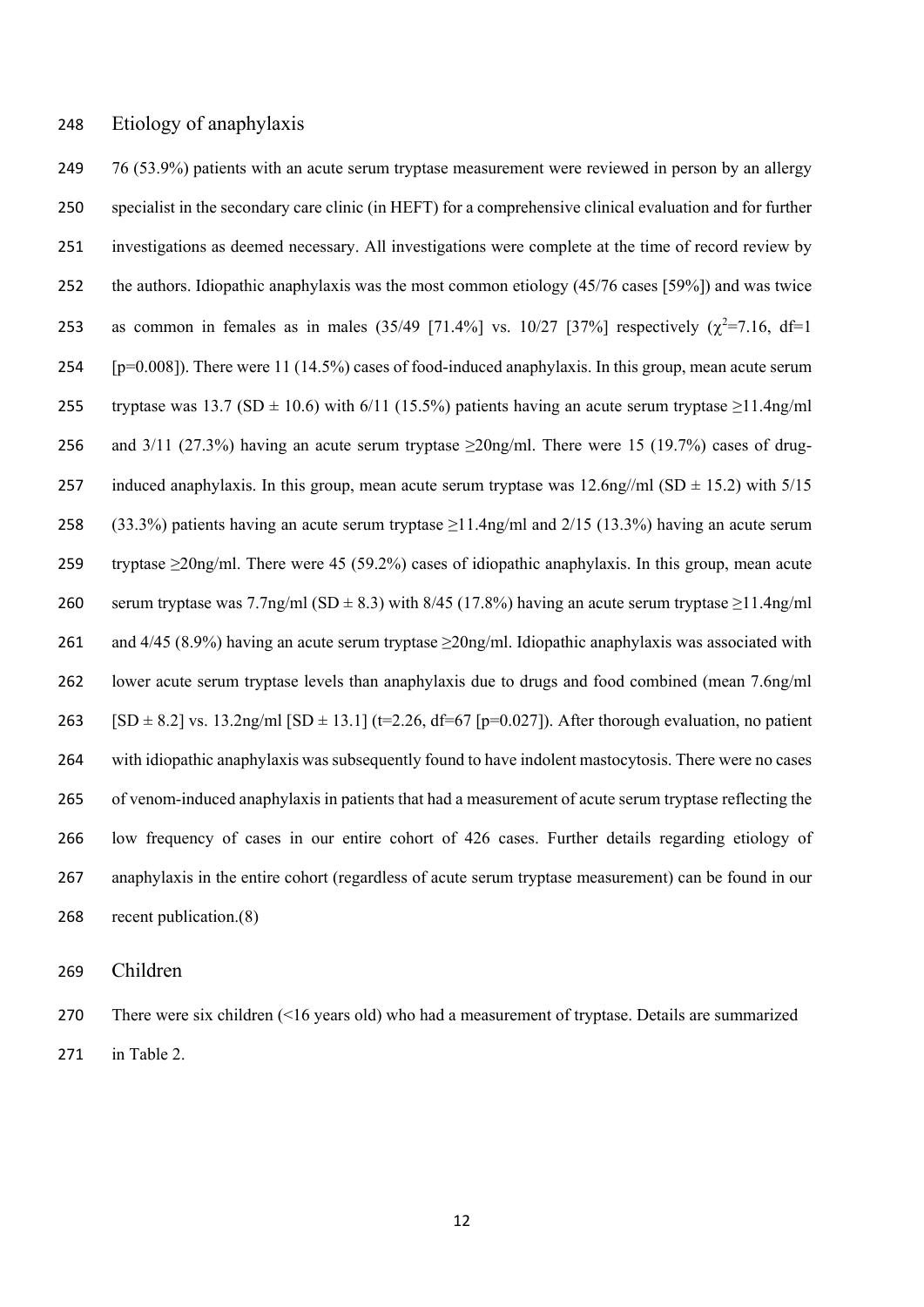#### ROC curve

 The ROC curve (Figure 2) was generated using acute serum tryptase levels in patients presenting with anaphylaxis and acute serum tryptase levels in controls as described in the previous section. Data is 275 summarized in quartiles of acute serum tryptase in Table 3. Higher levels of acute serum tryptase  $(75<sup>th</sup>$ 276 centile  $\geq$ 12.4ng/ml) showed high specificity (88.0%) and PPV (0.93) for anaphylaxis but showed poor sensitivity (27.8%) and NPV (0.17).

#### Factors associated with higher acute serum tryptase:

 Univariate analyses are summarized in Table S1. Acute serum tryptase was higher for patients with severe anaphylaxis as defined by the Brown grading system (p=0.006), those with hypotension 281 ( $p=0.012$ ), those with any cardiovascular symptoms ( $p=0.009$ ), those who had not self-administered an 282 epinephrine auto-injector ( $p=0.002$ ) and male sex ( $p=0.001$ ). These were entered into a forced entry multiple regression model. The model was significant (F=8.98 (5,140), p<0.001) and explained 25% of 284 the variance ( $R^2 = .25$ , adj  $R^2 = .22$ ). Hypotension (t-value -3.32 [95% CI -15.59 to -3.94] p=0.001) and 285 male sex (t-value -3.05 [95% CI -8.33 to -1.77] p=0.003) emerged as significant predictors of a higher acute serum tryptase level (Table 4). 42/141 (29.8%) patients had a history of asthma but this was not associated with acute serum tryptase (Table S1).

#### Predictors of high acute serum tryptase

 In order to see whether variables could be used to predict the likelihood of someone having a high or low acute serum tryptase level, a logistic regression model was constructed. We used a previously suggested acute serum tryptase of ≥11.4ng/ml as a 'cut off' between 'raised' and 'not raised' acute serum tryptase as the outcome variable. Variables that were significantly related to acute serum tryptase 293 levels were entered into the model. This model was again significant ( $\chi^2$ =29.66, p<0.001) and explained between 19% and 27% of the variance. Male sex and the presence of hypotension again significantly 295 predicted increased odds of high acute serum tryptase levels ( $OR = 2.66$  for male sex,  $OR = 7.08$  for hypotension [Table 4]).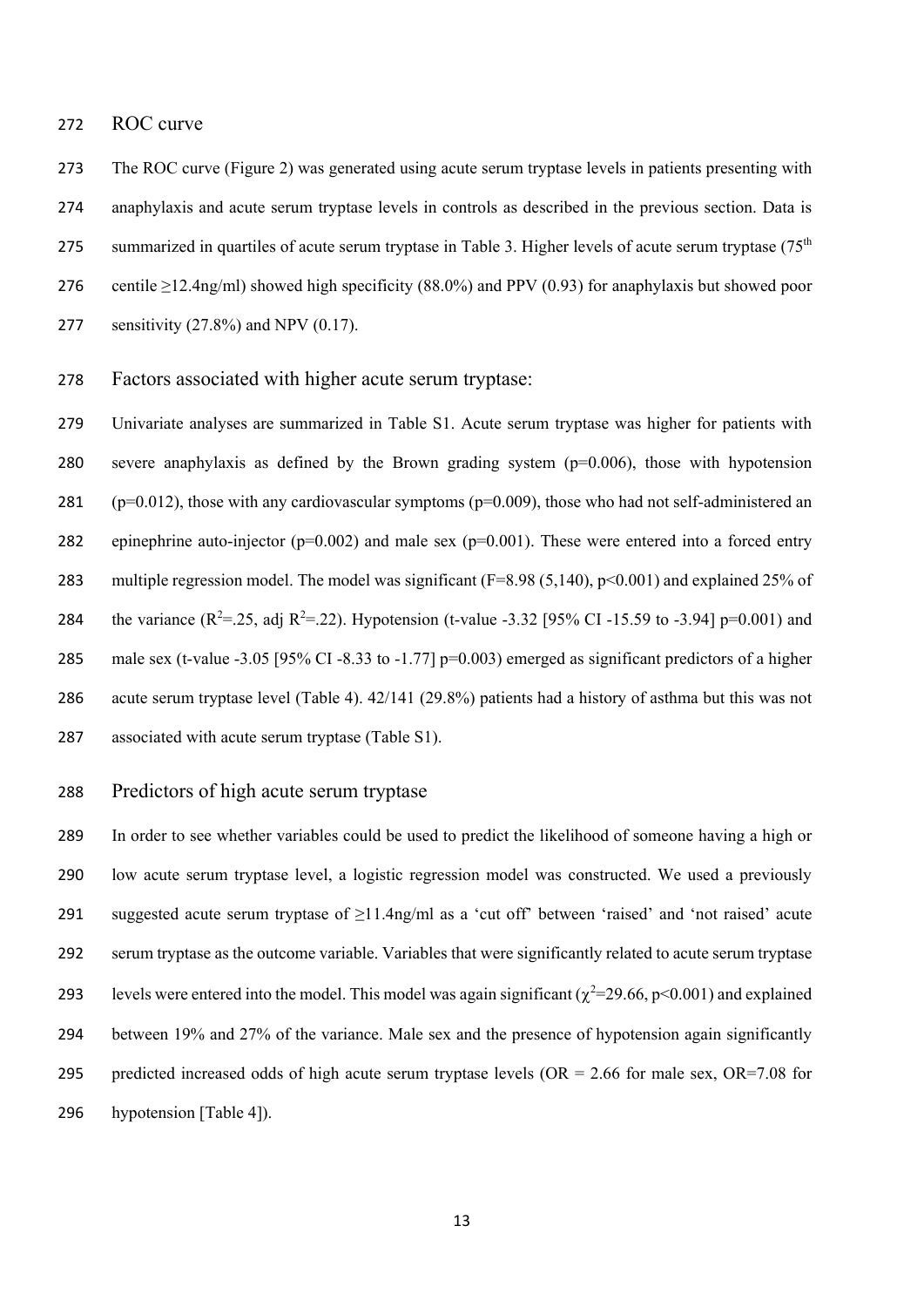## Discussion

 This is the first study to investigate the sensitivity and specificity of acute serum tryptase in cases of anaphylaxis presenting to the ED. It also offers an insight into the real world ED scenario and how these conditions can influence the utility of such a test.

 Anaphylaxis is a clinical diagnosis requiring prompt treatment and acute serum tryptase clearly does not constitute a part of the acute evaluation and management as results are not available to ED clinicians. Current British guidelines recommend three serial timed measurements of tryptase (1) and notably in our cohort this was not met in any patient. Whilst the relatively short timescale between the publication of these guidelines to our study could be cited as a potential reason for poor adherence, previous UK Resuscitation Council guidelines (2008) also recommended serial tryptase measurements in the same manner. (12) Multiple factors contribute to poor adherence: staff knowledge, a busy clinical environment, a 'four-hour wait target' where 95% of patients must be reviewed, diagnosed, treated and either discharged or admitted within four hours, and early discharge or transfer of patients. Acute serum tryptase results take several days to become available and thus are not available to ED clinicians who do not therefore see the benefits of the test. Many patients with milder cases of anaphylaxis do not require intravenous access or other blood tests and acute serum tryptase measurement is therefore a low priority task which adds to the workload of an already stretched team.

314 The time point of acute serum tryptase measurement (mean 4 hours minutes  $[SD \pm 05:03$  hours]) was such that the peak rise may have been missed in some cases. This however reflects a 'real world' clinical scenario since the timing of the acute serum tryptase sample depends on multiple factors including the rapidity of onset of symptoms, when the patient actually presents to ED, how long it takes to stabilize the patient before the admitting physician is able to obtain a sample for acute serum tryptase and other confounding practical variables as stated above. However, Stone et al. reported that although the acute serum tryptase peaks at 2-3 hours post-exposure, levels can, in some patients, remain elevated at 50% above baseline for up to 10 hours. (3) Previous studies have shown improved sensitivity of acute serum tryptase when serial measurements are taken (13-15) but clearly in a busy clinical environment this may be challenging given the 'four hour wait target' in the UK NHS as described above.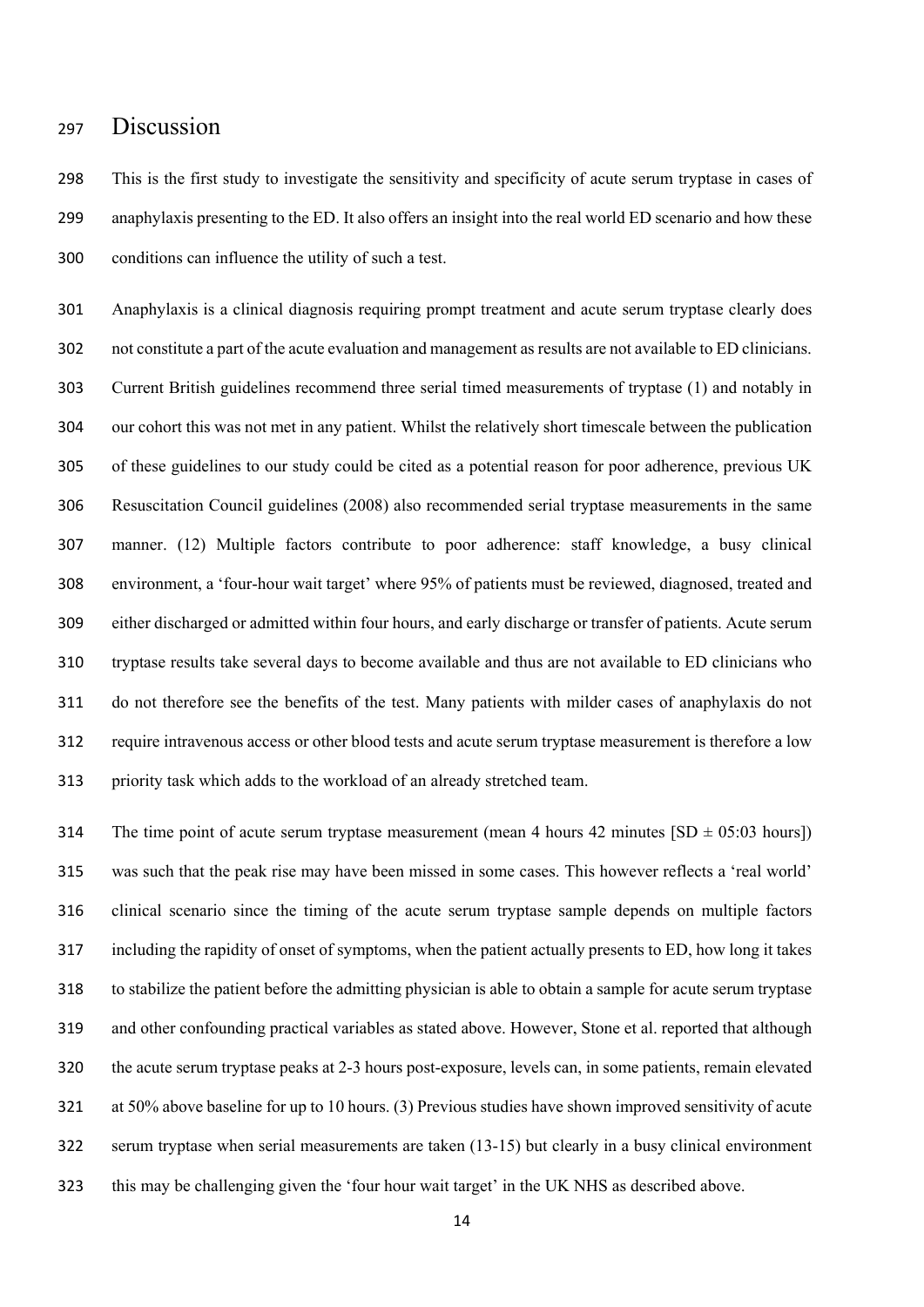Wongkaewpothong et al. (15) and Brown et al. (16) have reported considerably better sensitivity and specificity than our study at a lower acute serum tryptase levels (50% and 85% respectively at 3.0ng/ml and 55% and 93% at 9.0ng/ml respectively) however these were in the context of allergen challenge or immunotherapy where factors such as timing of the sample and definitive diagnosis of anaphylaxis can optimize the test. Previous ED based studies of acute serum tryptase measurement have not addressed the sensitivity and specificity of the test. (3,5-7,17) Here we have for the first-time constructed ROC curves and generated sensitivity, specificity, PPV and NPV in a 'real world' ED setting. Using a 'cut-331 off' of 12.4ng/ml (75<sup>th</sup> centile), we show a sensitivity of 27.8%, specificity of 88% and PPV and NPV of 0.93 and 0.17 respectively indicating that acute serum tryptase measurement performs much more poorly in the ED environment. However, with a high specificity, when the acute serum tryptase is raised, it is highly likely that the patient has experienced anaphylaxis. Previously, it has been reported that a  $\geq$  2135% rise (from baseline) in acute serum tryptase is a better predictor of anaphylaxis than an absolute measurement alone. (11) However, this was only seen in 39% of cases in our study. In our anaphylaxis cohort, only 23/141 (16.3%) patients had a baseline serum tryptase measurement (and only one in the control group), so we were unable to construct ROC curves for a percentage change from baseline. Only 28.9% of patients with an acute serum tryptase ≥11.4ng/ml and 19.0% of patients with an acute serum tryptase ≥20ng/ml had a baseline serum tryptase measurement. Mast cell disorders are considered for all patients with idiopathic anaphylaxis and are investigated and referred appropriately as described above.

 We explored the factors that predict high acute serum tryptase levels using multiple and logistic regression models. A forced multiple regression model indicated that the presence of hypotension and male sex were the two factors that significantly predicted a higher acute serum tryptase. This finding was supported with a logistic regression analysis showing that male sex and presence of hypotension significantly increase the probability of having levels of acute serum tryptase over the 'cut-off' of  $\geq$ 11.4ng/ml. The association with hypotension is a finding that is in keeping with previously published data. (3,5-6) However, the observation that patients with hypotension are seven times more likely to have a raised acute serum tryptase has not been reported previously (Table 4). Thus hypotension is a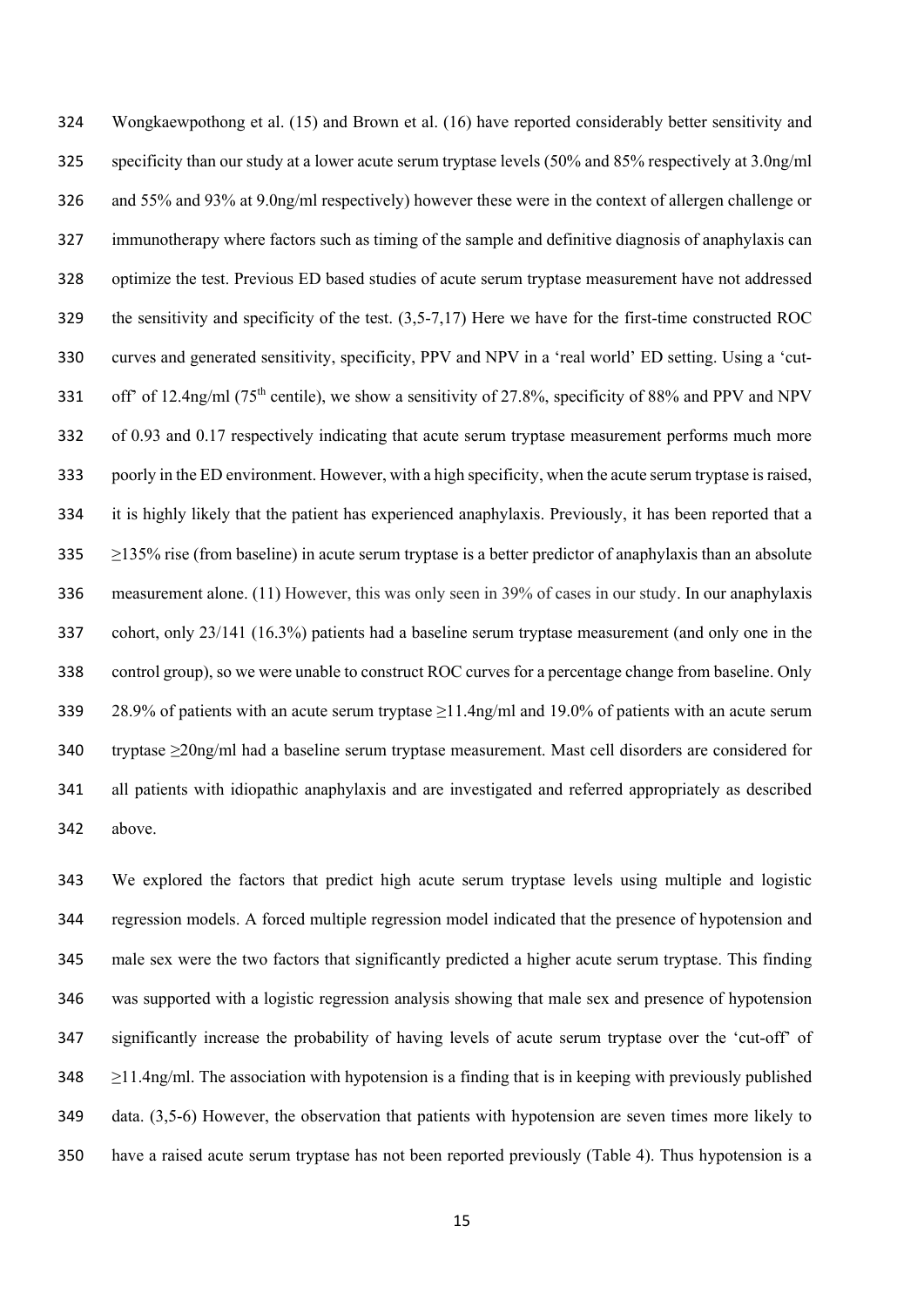sensitive marker for an elevated acute serum tryptase. The strong association of severe hypotension and higher acute serum tryptase is further supported by the high levels seen in patients developing severe cardiovascular perioperative anaphylaxis during general anesthesia, recently reported by our group (18) and Mertes et al. (19)

 The novel finding that male sex predicts higher acute serum tryptase warrants further investigation particularly as there is no known sex predisposition with respect to severity. Higher baseline serum tryptase in males has been reported previously (20-22) which may at least in part explain this association. Also, rates of idiopathic anaphylaxis in our cohort were lower in males than females (37.0% vs 71.4%) and idiopathic anaphylaxis was associated with lower acute serum tryptase. Previous studies have reported that food-induced anaphylaxis does not lead to an elevated acute serum tryptase as often as other causes. (7,23) However, in this study we found that food-induced anaphylaxis leads to an elevated acute serum tryptase as often as other causes. This may be related to relatively smaller sample size, wider confidence intervals as well as the fact that a major comparison group is idiopathic anaphylaxis. Our finding that use of an epinephrine auto-injector is associated with lower acute serum tryptase may highlight the importance of early administration of epinephrine in preventing a more severe systemic response to the allergen and thus preventing a rise in acute serum tryptase.

 This study has limitations. Firstly, we had a relatively small sample size, although the total number of cases in our cohort exceeds previous studies. (3,5-7) Additionally, only about a third of patients presenting with anaphylaxis had a measurement of acute serum tryptase introducing selection bias although we have shown that among adults in our study, characteristics between groups are broadly similar although there is a trend towards more severe cases of anaphylaxis being included. The relatively small sample size is compounded by the low rates of requests for baseline tryptase measurement. Secondly, this was a retrospective study but all cases were carefully reviewed with respect to ED and ambulance crew observations and the sampling time for acute serum tryptase was recorded accurately. Thirdly, the control group that we used was small (25 patients). In the absence of a better control group the use of this group of patients was a pragmatic choice, as patients with non-allergic conditions do not have routine acute serum tryptase measurements. These patients had mucocutaneous findings *only* and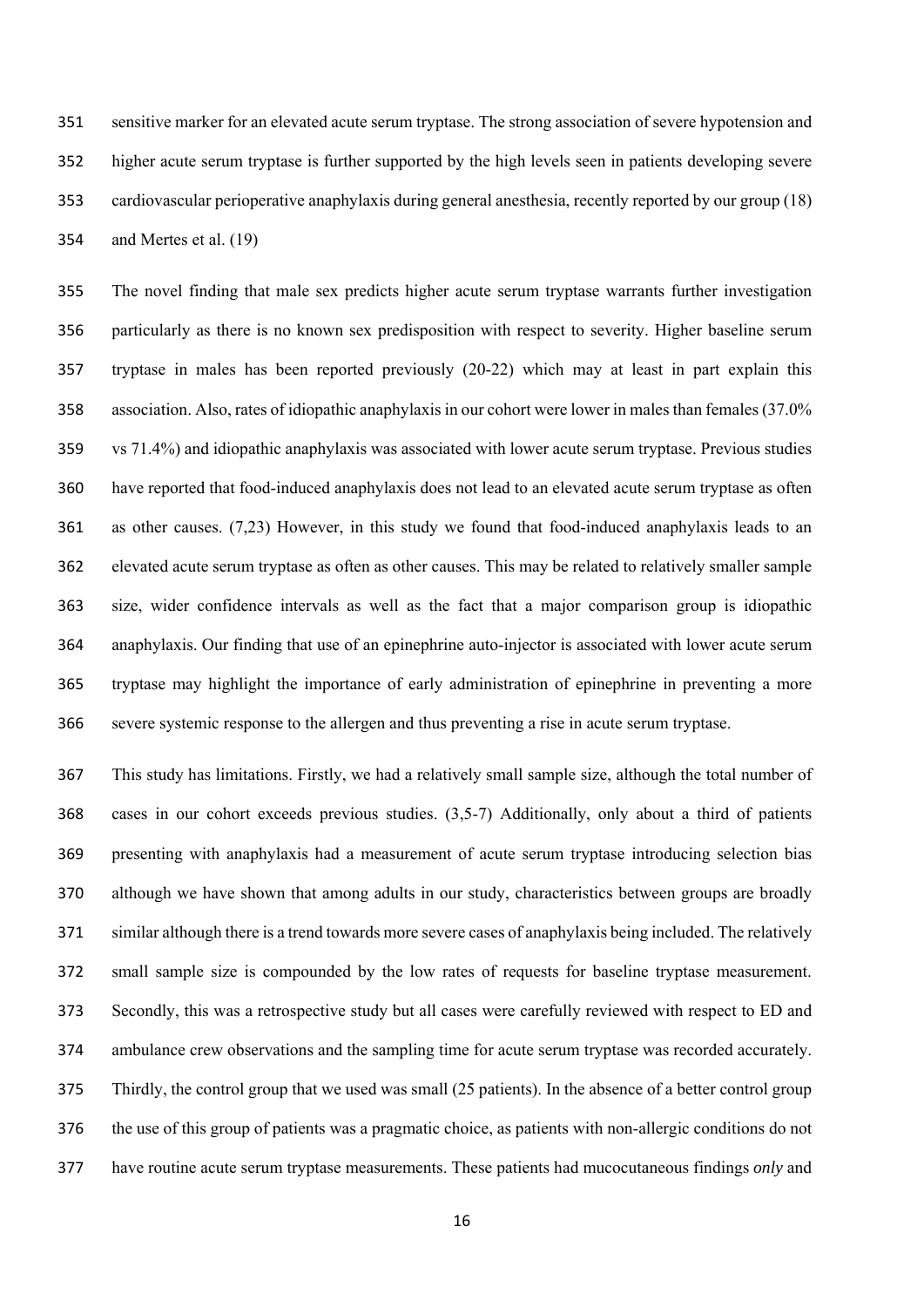therefore did not meet the WAO criteria for anaphylaxis, although it is plausible that treatment may have prevented some of them developing anaphylaxis.

 The role of acute serum tryptase measurement in cases of suspected anaphylaxis remains debated despite being recommended in British and other national and international guidelines. (1-2) Acute serum tryptase measurement performs substantially better in the more controlled environments of allergen challenge and immunotherapy (15,24) than it did in our study although an acute serum tryptase of  $>12.4$  ng/ml in ED patients does makes the diagnosis of anaphylaxis highly likely. The high specificity of acute serum tryptase at this 'cut off' and its strong association with hypotension makes it a useful test in specific circumstances to distinguish anaphylaxis from its 'mimics'. Also, it can be of use in patients presenting with isolated, severe hypotension (e.g. insect-sting induced anaphylaxis with hypotension alone, perioperative anaphylaxis, Kounis syndrome etc.) or in special groups such as the elderly, the visually impaired, those with a learning disability or in cases where there is paucity of historical or clinical information during assessment in an allergy clinic. Acute serum tryptase is of much less use in cases of sporadic anaphylaxis in otherwise normal patients where the clinical history yields the diagnosis. There is preliminary evidence supporting the role for newer biomarkers in anaphylaxis including chymase, carboxypeptidase and dipeptyl peptidase 1. (25-26) Further studies are required for investigating the clinical utility of these biomarkers in anaphylaxis.

 In conclusion, our data has shown that acute serum tryptase has a high PPV and specificity, and low sensitivity and NPV in the diagnosis of anaphylaxis presenting to EDs of NHS hospitals in the UK. Hypotension and male sex were significant predictors of higher acute serum tryptase and there is a suggestion that the use of an epinephrine auto-injector can prevent a rise in acute serum tryptase. Furthermore, there was poor compliance with British guidelines with respect to serial acute serum tryptase measurement in the three EDs included in this study. Serial acute serum tryptase measurements may be impractical in the vast majority of cases of anaphylaxis which are seen, diagnosed, treated and discharged from the ED within four hours.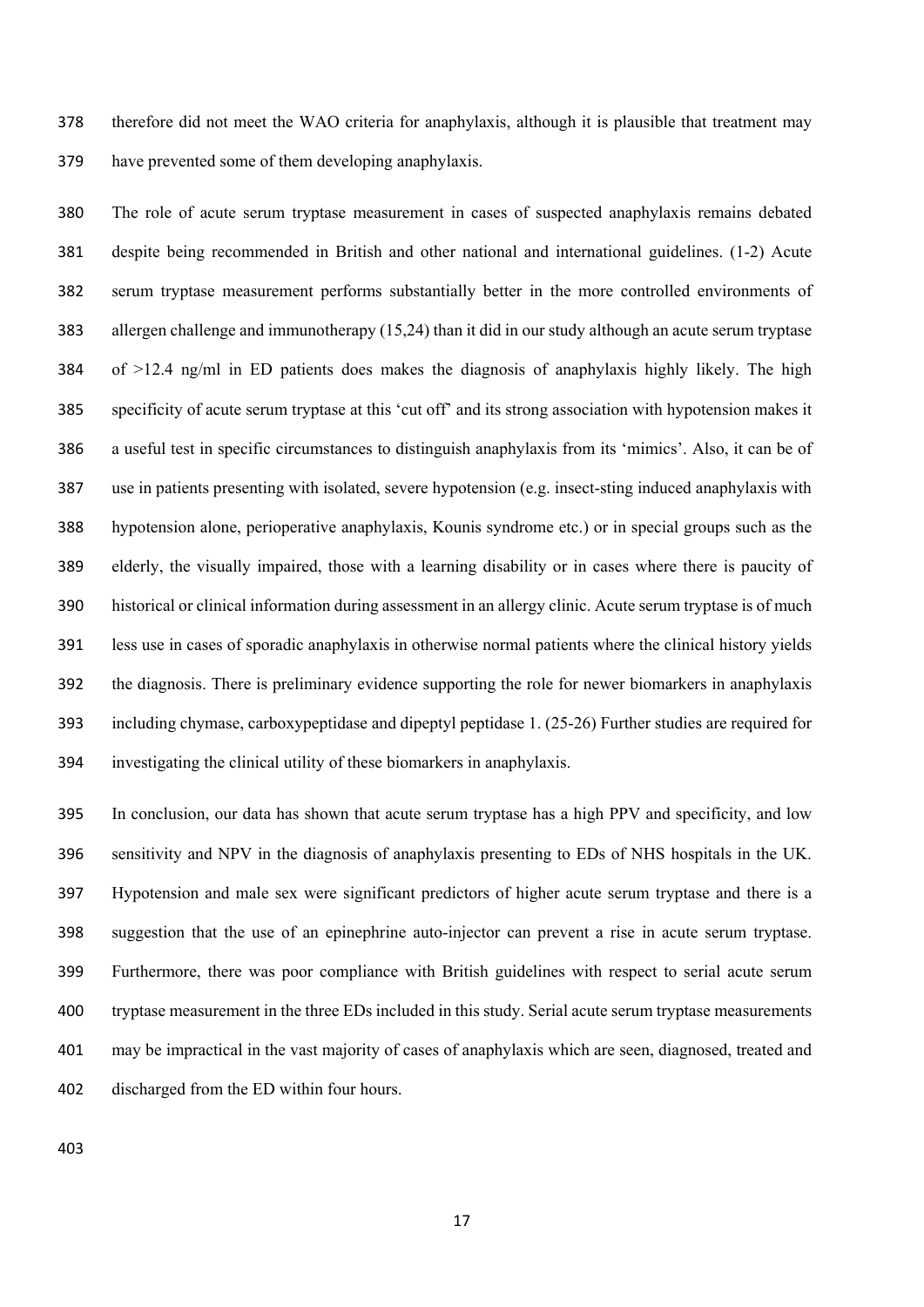# Acknowledgements

 The authors would like to thank Ms. J. Flowers of the Heart of England NHS Foundation Trust Emergency Department, Birmingham, UK for performing the electronic database search.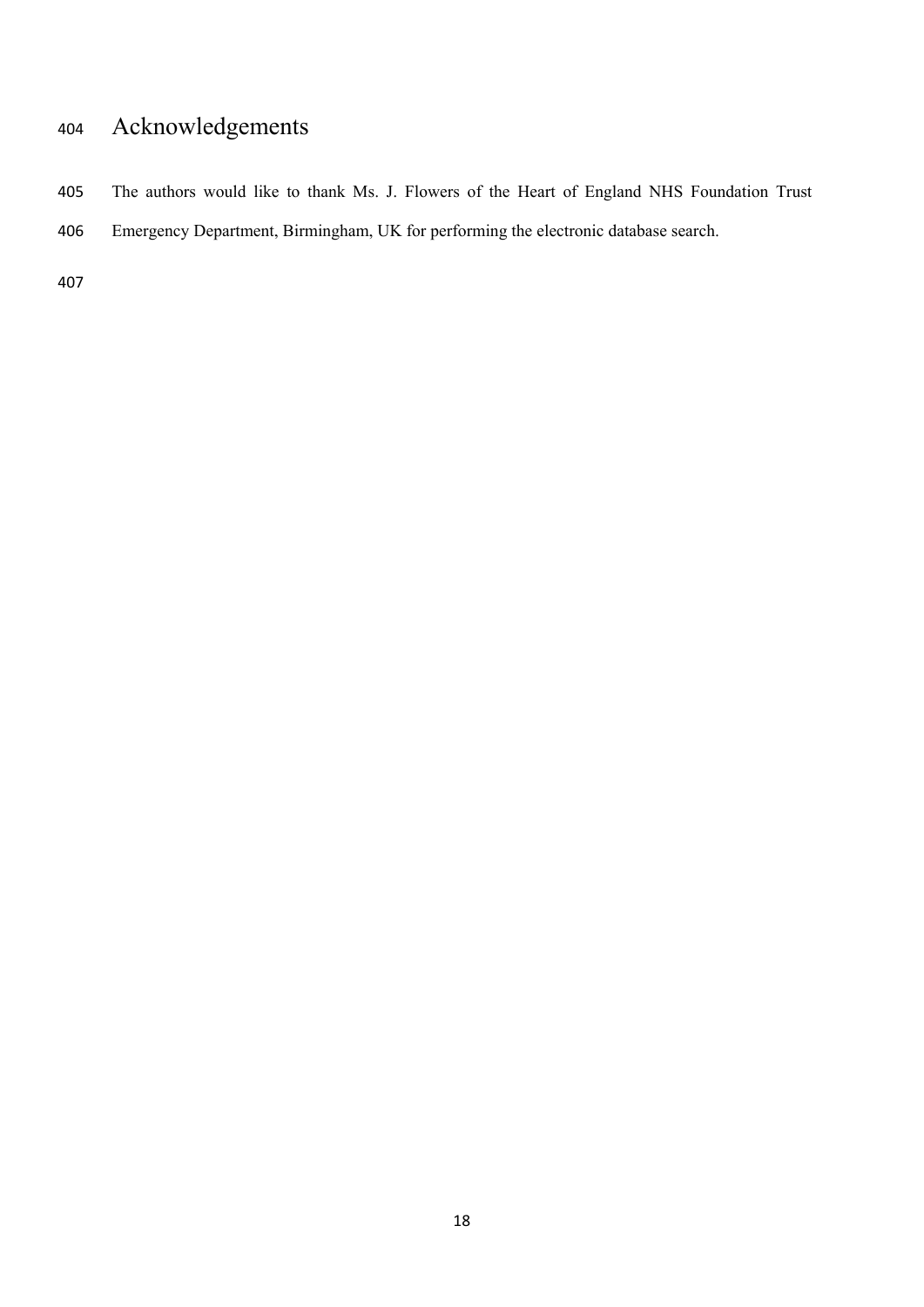### References 410 1. National Institute for Health and Clinical Excellence guideline (2011). Anaphylaxis: assessment and referral after emergency treatment. NICE guideline (CG134) 2. Campbell RL, Li JTC, Nicklas RA, Sadosty AT. Emergency department diagnosis and treatment of anaphylaxis: A practice parameter. Ann Allergy, Asthma Immunol. 2014;113(6):599–608. 3. Stone SF, Cotterell C, Isbister GK, Holdgate A, Brown SGA. Elevated serum cytokines during human anaphylaxis: Identification of potential mediators of acute allergic reactions. J Allergy Clin Immunol. 2009;124(4):786–92.e4. 4. Lemon-Mulé H, Nowak-Wegrzyn A, Berin C, Knight AK. Pathophysiology of food-induced anaphylaxis. Curr Allergy Asthma Rep. 2008;8(3):201–8. 5. Lin RY, Schwartz LB, Curry A, Pesola GR, Knight RJ, Lee HS, et al. Histamine and tryptase levels in patients with acute allergic reactions: An emergency department-based study. J Allergy Clin Immunol. 2000;106(1 Pt 1):65–71. 6. Vadas P, Perelman B, Liss G. Platelet-activating factor, histamine, and tryptase levels in human anaphylaxis. J Allergy Clin Immunol. 2013;131(1):144–9. 7. Sala-Cunill A, Cardona V, Labrador-Horrillo M, Luengo O, Esteso O, Garriga T, et al. Usefulness and limitations of sequential serum tryptase for the diagnosis of anaphylaxis in 102 patients. Int Arch Allergy Immunol. 2013;160(2):192–9. 8. Buka RJ, Crossman RJ, Melchior CL, Huissoon AP, Hackett S, Dorrian S, et al. Anaphylaxis and ethnicity: higher incidence in British South Asians. Allergy. 2015;27;70(12):1580–7. 9. Simons FE, Ardusso LR, Bilo MB, El-Gamal YM, Ledford DK, Ring J, et al. World allergy organization guidelines for the assessment and management of anaphylaxis. World Allergy Organ J. 2011/02/01 ed. 2011;4(2):13–37. 10. Brown AF, McKinnon D, Chu K. Emergency department anaphylaxis: A review of 142 patients in a single year. J Allergy Clin Immunol. 2001;108(5):861–6. 11. Borer-Reinhold M, Haeberli G, Bitzenhofer M, Jandus P, Hausmann O, Fricker M, et al. An increase in serum tryptase even below 11.4 ng/mL may indicate a mast cell-mediated hypersensitivity reaction: a prospective study in Hymenoptera venom allergic patients. Clin Exp Allergy. 2011;41(12):1777–83. 12. Soar J, Pumphrey R, Cant A, Clarke S, Corbett A, Dawson P, et al. Emergency treatment of anaphylactic reactions—Guidelines for healthcare providers. Resuscitation. 2008;77(2):157– 69. 13. Schwartz LB, Yunginger JW, Miller J, Bokhari R, Dull D. Time course of appearance and disappearance of human mast cell tryptase in the circulation after anaphylaxis. J Clin Invest. 1989;83(5):1551–5. 14. Schwartz LB. Diagnostic value of tryptase in anaphylaxis and mastocytosis. Immunol Allergy Clin North Am. 2006;26(3):451–63. 15. Wongkaewpothong P, Pacharn P, Sripramong C, Boonchoo S, Piboonpocanun S, Visitsunthorn N, et al. The utility of serum tryptase in the diagnosis of food-induced anaphylaxis. Allergy Asthma Immunol Res. 2014;6(4):304–9. 16. Braganza SC, Acworth JP, Mckinnon DRL, Peake JE, Brown AFT. Paediatric emergency department anaphylaxis: different patterns from adults. Arch Dis Child. 2006;91(2):159–63. 17. De Schryver S, Halbrich M, Clarke A, La Vieille S, Eisman H, Alizadehfar R, et al. Tryptase levels in children presenting with anaphylaxis: Temporal trends and associated factors. J Allergy Clin Immunol. 2016;137(4):1138–42. 18. Krishna MT, York M, Chin T, Gnanakumaran G, Heslegrave J, Derbridge C, et al. Multi-centre retrospective analysis of anaphylaxis during general anaesthesia in the United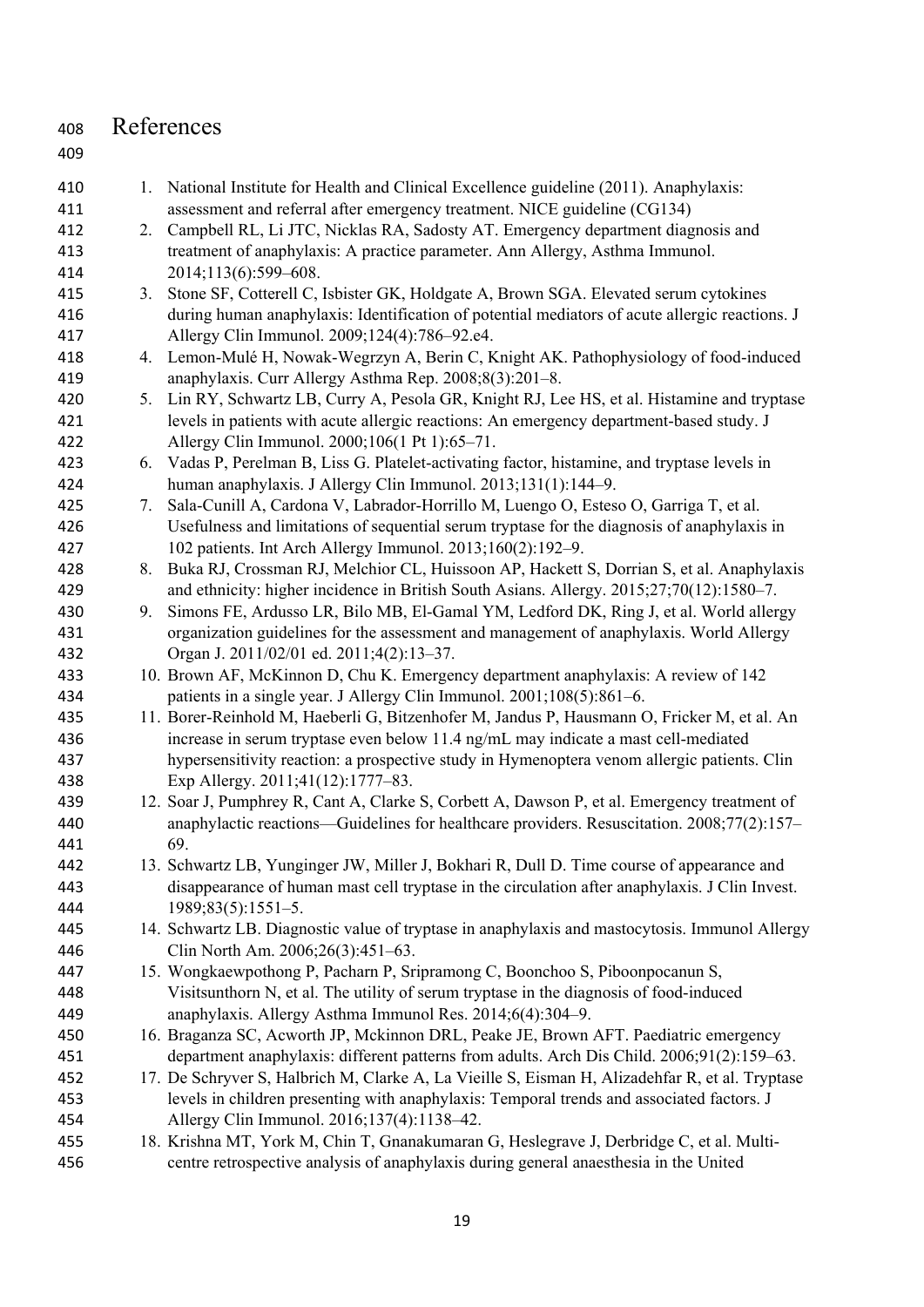| 457 | Kingdom: aetiology and diagnostic performance of acute serum tryptase. Clin Exp Immunol.       |
|-----|------------------------------------------------------------------------------------------------|
| 458 | 2014;178(2):399-404.                                                                           |
| 459 | 19. Mertes PM, Laxenaire M-C, Alla F. Anaphylactic and anaphylactoid reactions occurring       |
| 460 | during anesthesia in France in 1999-2000. Anesthesiology. 2003;99(3):536–45.                   |
| 461 | 20. Sirvent AE, González C, Enríquez R, Fernández J, Millán I, Barber X, et al. Serum tryptase |
| 462 | levels and markers of renal dysfunction in a population with chronic kidney disease. J         |
| 463 | Nephrol. 2010;23(3):282-90.                                                                    |
| 464 | 21. Komarow HD, Hu Z, Brittain E, Uzzaman A, Gaskins D, Metcalfe DD. Serum tryptase levels     |
| 465 | in atopic and nonatopic children. J Allergy Clin Immunol. 2009;124(4):845–8.                   |
| 466 | 22. Carballada F, Alonso M, Vizcaino L, Coutinho V, Núñez R, Vidal C, et al. Serum tryptase    |
| 467 | concentrations in beekeepers with and without Hymenoptera venom allergy. J Investig            |
| 468 | Allergol Clin Immunol. 2013;23(1):30–6.                                                        |
| 469 | 23. Sampson HA, Mendelson L, Rosen JP. Fatal and near-fatal anaphylactic reactions to food in  |
| 470 | children and adolescents. N Engl J Med. 1992;327(6):380-4.                                     |
| 471 | 24. Brown SGA, Blackman KE, Heddle RJ. Can serum mast cell tryptase help diagnose              |
| 472 | anaphylaxis? Emerg Med Australas. 2004;16(2):120–4.                                            |
| 473 | 25. Whitworth HS, Zhou XY, Lau L, Bodey K, Erlewyn-Lajeunesse M, Millinchamp F, et al.         |
| 474 | Dipeptidyl Peptidase I as a Serum Marker of Allergic Reactions to Food. J Allergy Clin         |
| 475 | Immunol. 2011;127(2):AB71-AB71.                                                                |
| 476 | 26. Brown TA, Whitworth HS, Zhou XY, Lau L, Eren E, Walls AF. Mast Cell Carboxypeptidase       |
| 477 | as a Confirmatory and Predictive Marker in Allergic Reactions to Drugs. J Allergy Clin         |
| 478 | Immunol.; 2011;127(2):AB143-AB143.                                                             |
|     |                                                                                                |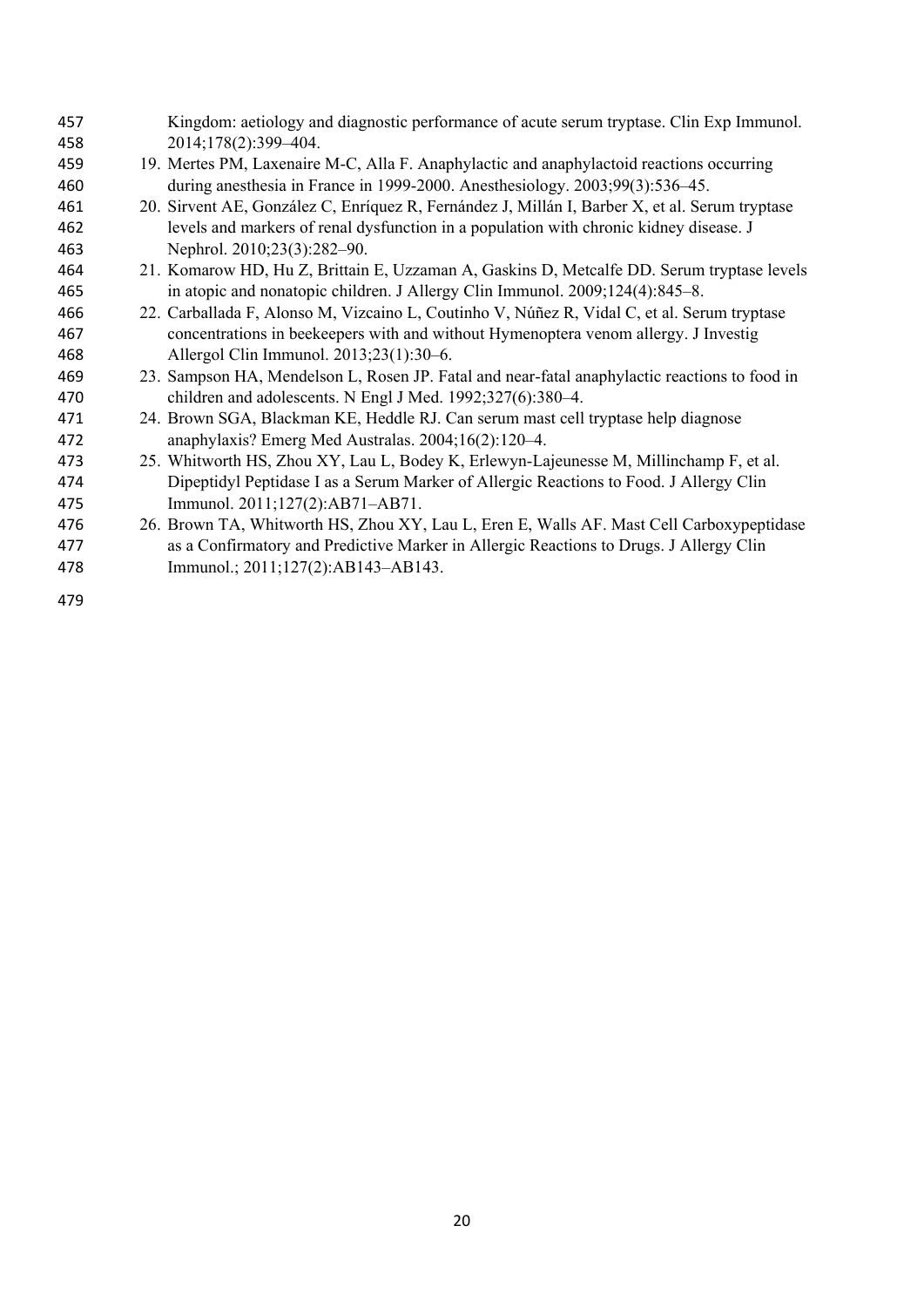#### Figure legends

 **Figure 1: Study algorithm.** 3516 attendances to the ED during 2012 were identified using an electronic search of the attendances database using wide search terms. 426 attendances fulfilled the WAO diagnostic criteria for anaphylaxis. 141 patients had a measurement of acute serum tryptase, and 23 of these had a baseline tryptase measurement. 76 were followed up in the allergy clinic.

 **Figure 2. Receiver operating characteristic (ROC) curve.** ROC curve showing acute serum tryptase measurements in patients with anaphylaxis vs control group (patients not fulfilling the WAO diagnostic criteria for anaphylaxis). Area: 0.58, 95% CI 0.47 – 0.69, p=0.19. Table 3 shows sensitivity, specificity, negative predictive value (NPV) and positive predictive value (PPV) for acute serum tryptase at different 'cut-offs'.

#### **Figure S1. Correlation between acute serum tryptase measurement and time from symptom onset**

 **to sampling.** There is a weak negative correlation between acute serum tryptase level and time between symptom onset to sampling. Pearson correlation coefficient -0.19 (p=0.026). N=132 (9 did not have recorded timings).

- 
-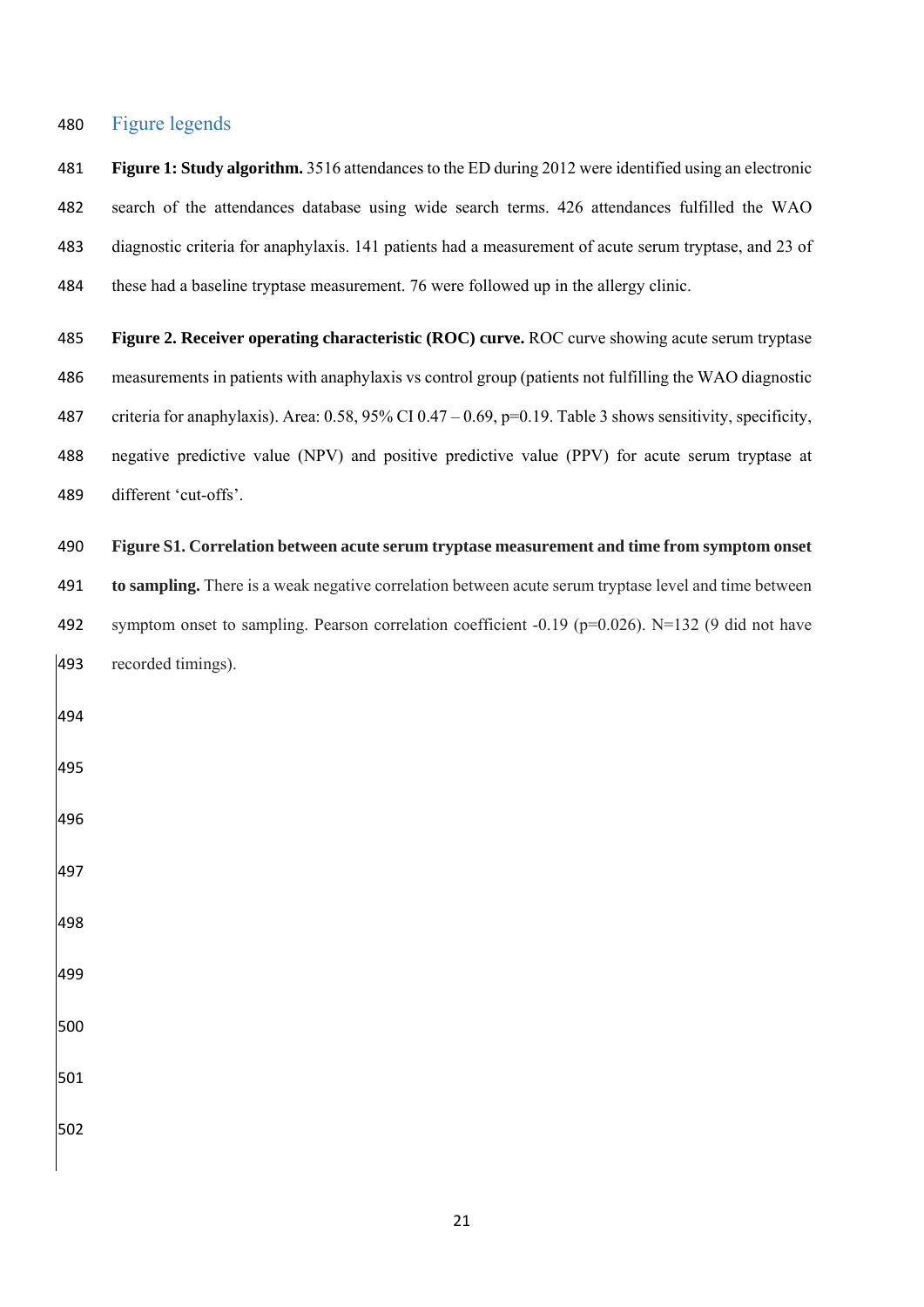# Accompanying tables:

505 Anaphylaxis and Clinical Utility of Real World Measurement of Acute Serum Tryptase in UK<br>506 Emergency Departments **Emergency Departments** 

Buka et al.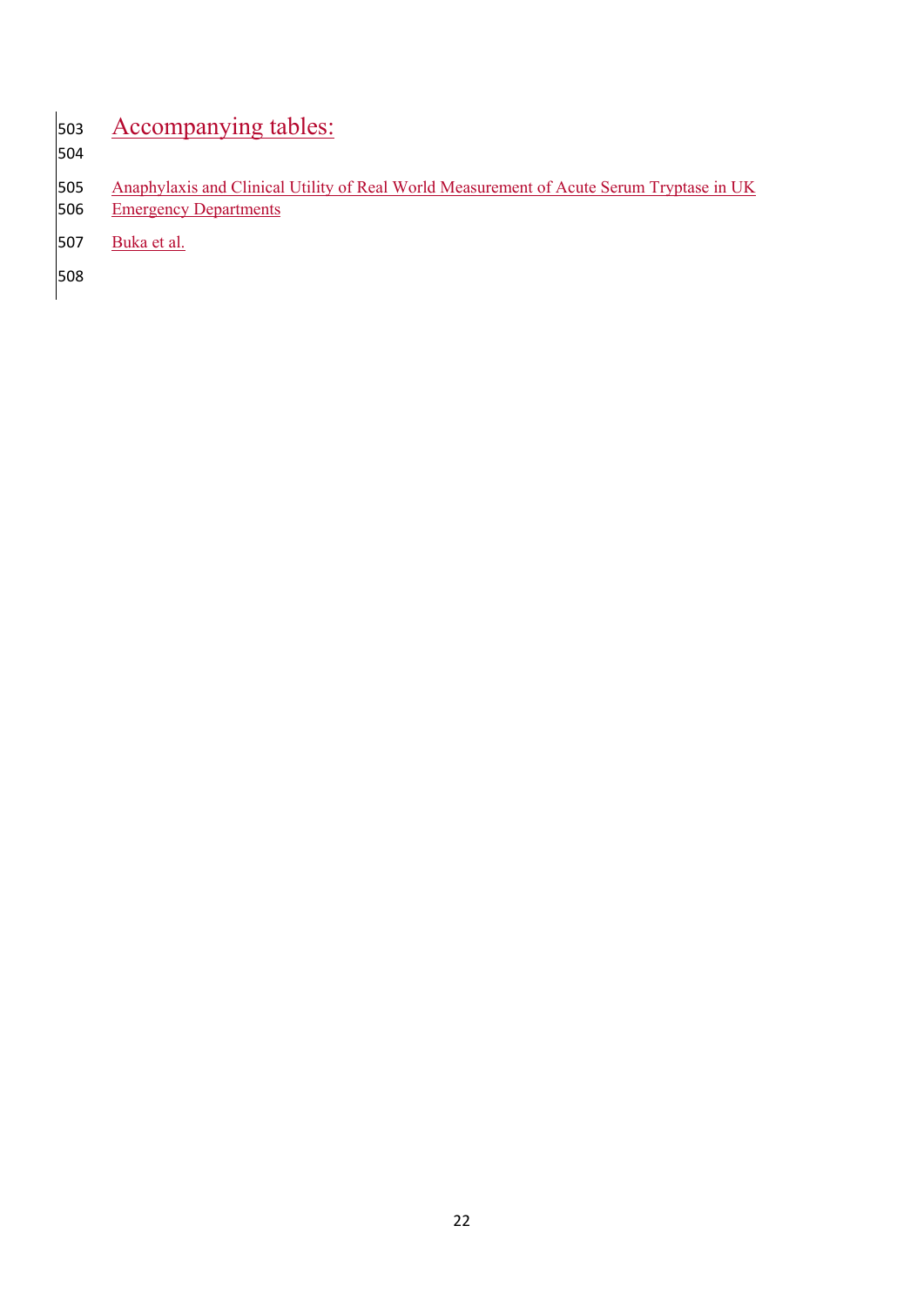## 509 **Table 1.** Demographics of the study population

|                                       | <b>AT</b> measured | AT not<br>measured | <b>Total</b>    | p-value |
|---------------------------------------|--------------------|--------------------|-----------------|---------|
| Number of cases of anaphylaxis        | 141 $(33.1\%)$     | $285(66.9\%)$      | 426             |         |
| Number of severe cases*               | 56 (39.7%)         | 89 (31.2%)         | 145 (34.0%)     | 0.08    |
| <u>Sex</u>                            |                    |                    |                 |         |
| Males                                 | 55 (39.0%)         | $116(40.7\%)$      | 171 $(40.1\%)$  |         |
| Females                               | $86(61.0\%)$       | $169(59.3\%)$      | 255 (59.9%)     | 0.75    |
|                                       | 40.4               | 26.7               | 31.3            |         |
| Mean age                              | $(SD \pm 20.2)$    | $(SD \pm 21.4)$    | $(SD \pm 22.0)$ | < 0.001 |
|                                       | 41.7               | 38.4               | 39.8            |         |
| Mean age of adults (those $\geq$ 16y) | $(SD \pm 19.5)$    | $(SD \pm 17.9)$    | $(SD \pm 18.7)$ | 0.12    |
| Patients with asthma                  | 43 $(30.4\%)$      | 78 (27.4%)         | $121(28.4\%)$   | 0.57    |

510<br>511 \*Brown severity grading (10)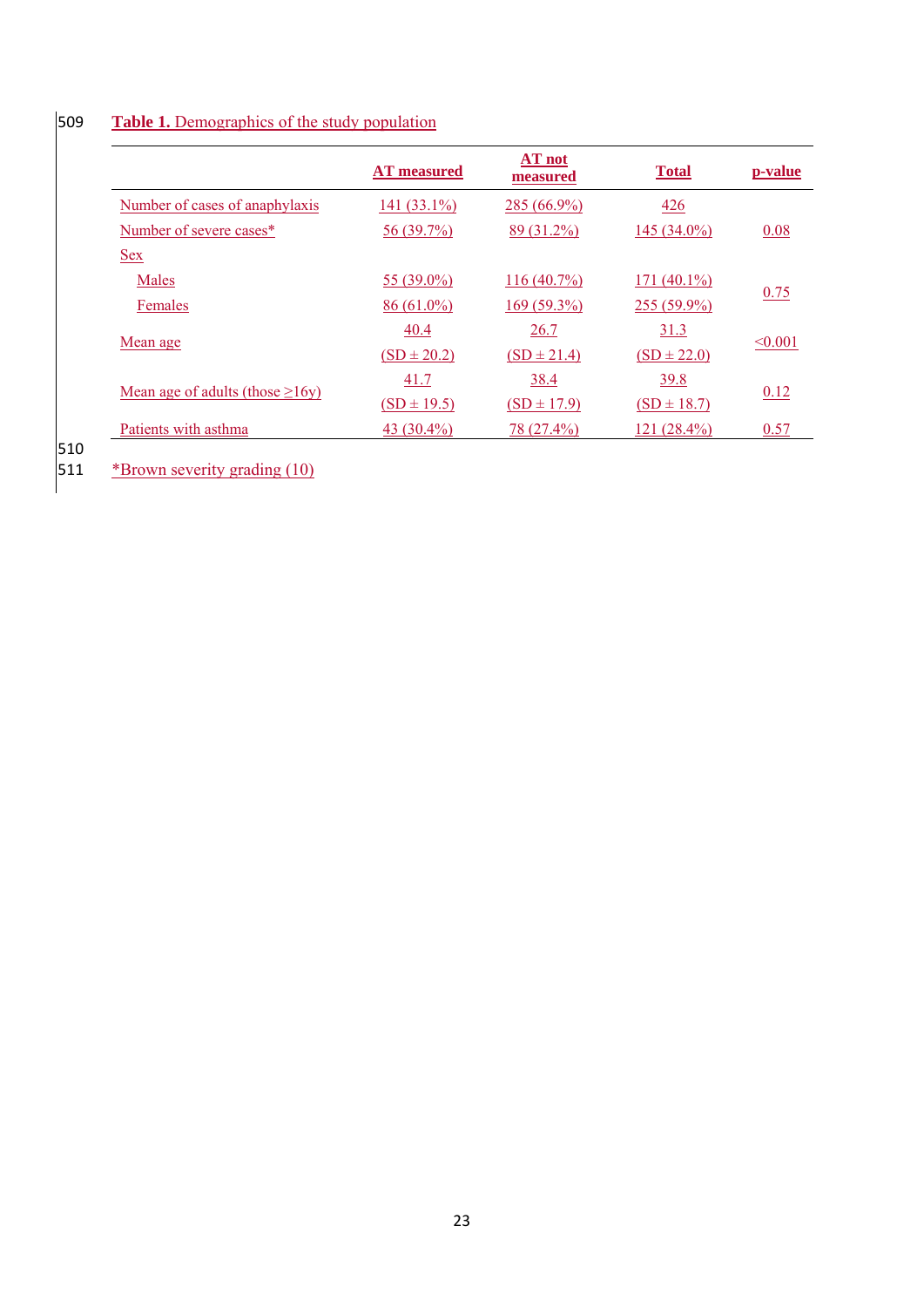## 512 **Table 2. Children (<16 years old) with anaphylaxis and acute serum tryptase measurements.** 2/6

513 (33.3%) children had AT ≥11.4ng/ml. None had a measurement of baseline tryptase available at the

514 time of the study. None had hypotension or other evidence of cardiovascular compromise.

| $\mathbf{Age}$  | <b>Sex</b> | <b>Severity</b><br>(Brown grading) | <b>Treated with</b><br>epinephrine | $AT$ (ng/ml) | <b>Causative</b><br>factor |
|-----------------|------------|------------------------------------|------------------------------------|--------------|----------------------------|
| <u>5</u>        | Male       | <u>Severe</u>                      | $Yes$                              | 35.5         | <b>Nuts</b>                |
| <u>6</u>        | Male       | <b>Severe</b>                      | Yes                                | 6.05         | <b>Milk</b>                |
| 10              | Female     | <u>Severe</u>                      | Yes                                | 3.82         | <b>Nuts</b>                |
| $\overline{11}$ | Female     | Not severe                         | $\underline{\mathrm{No}}$          | 5.85         | Cat                        |
| 12              | Male       | Not severe                         | Yes                                | 5.24         | <b>Nuts</b>                |
| 12              | Male       | Not severe                         | Yes                                | <u>12.1</u>  | <b>Nuts</b>                |
| Mean: $9.3$     |            |                                    |                                    | Median: 5.95 |                            |

515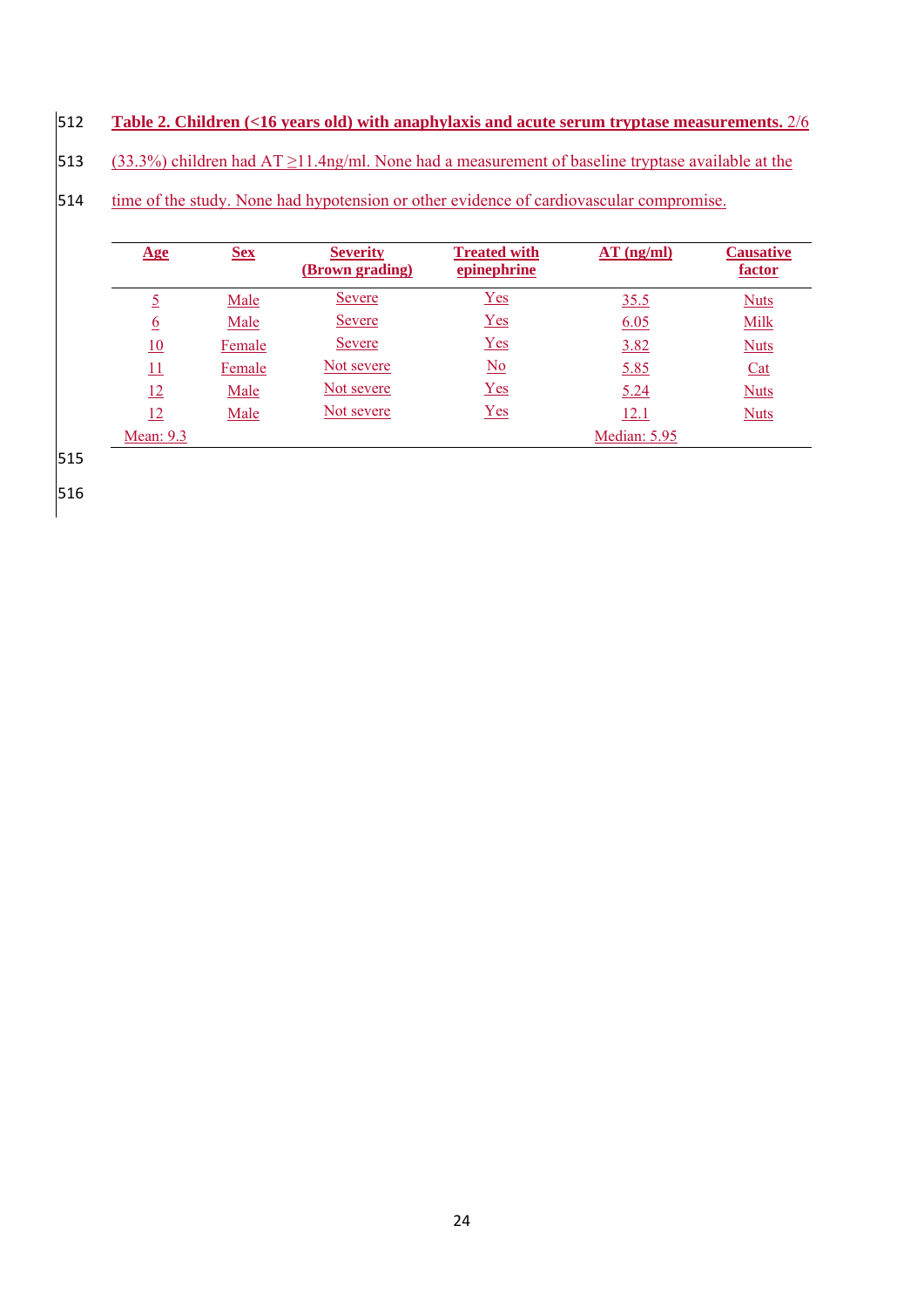- Table 3. Table associated with Figure 2 showing sensitivity, specificity, negative predictive value
- 518
- 520

519 (NPV) and positive predictive value (PPV) for AT at different 'cut-offs' according to ROC analysis.

|                            | <b>Tryptase cut-off: 12.4ng/ml</b> |                 |            |            |                       |                       |  |
|----------------------------|------------------------------------|-----------------|------------|------------|-----------------------|-----------------------|--|
| <b>75th centile</b>        | Anaphylaxis                        | Non-anaphylaxis | <b>PPV</b> | <b>NPV</b> | Sensitivity<br>$(\%)$ | Specificity<br>$(\%)$ |  |
| <b>Tryptase raised</b>     | <u>38</u>                          |                 | 0.93       | 0.17       | 27.8                  | 88.0                  |  |
| <b>Tryptase not raised</b> | 104                                | 22              |            |            |                       |                       |  |
|                            | <b>Tryptase cut-off: 5.4ng/ml</b>  |                 |            |            |                       |                       |  |
| 50th centile               | Anaphylaxis                        | Non-anaphylaxis | <b>PPV</b> | <b>NPV</b> | Sensitivity<br>(%)    | Specificity<br>(%)    |  |
| <b>Tryptase raised</b>     | 72                                 | 9               |            |            |                       |                       |  |
| Tryptase not raised        | 70                                 | 16              | 0.89       | 0.19       | 50.7                  | 64.0                  |  |
|                            | <b>Tryptase cut-off: 3.8ng/ml</b>  |                 |            |            |                       |                       |  |
| 25th centile               | Anaphylaxis                        | Non-anaphylaxis | <b>PPV</b> | <b>NPV</b> | Sensitivity<br>$(\%)$ | Specificity<br>$(\%)$ |  |
| <b>Tryptase raised</b>     | 107                                | 18              | 0.86       | 0.17       | 75.4                  | 28.0                  |  |
| Tryptase not raised        | 35                                 |                 |            |            |                       |                       |  |

521

522

523

524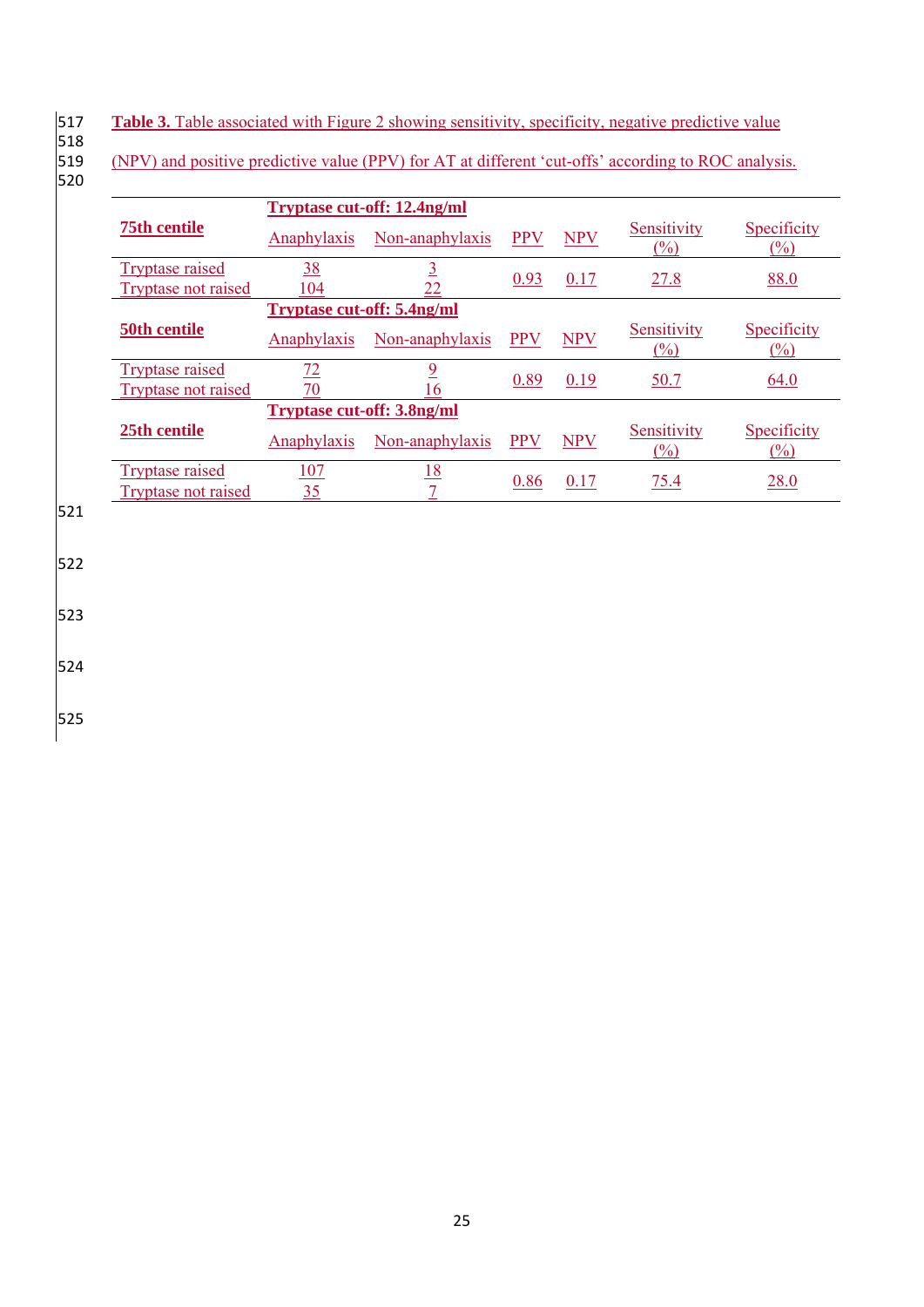|                                                                                                              | <b>Predictors</b>                                                                                                                                                     | <b>Standard</b><br><b>Error</b> | <b>Wald test</b> | p-value    | Exp(B) | 95% Confidence<br><b>Intervals</b> |              |
|--------------------------------------------------------------------------------------------------------------|-----------------------------------------------------------------------------------------------------------------------------------------------------------------------|---------------------------------|------------------|------------|--------|------------------------------------|--------------|
|                                                                                                              |                                                                                                                                                                       |                                 |                  |            |        | Lower                              | <b>Upper</b> |
|                                                                                                              | Sex (male)                                                                                                                                                            | .41                             | 5.64             | <u>.02</u> | 2.66   | 1.19                               | 5.95         |
|                                                                                                              | Cardiovascular                                                                                                                                                        | .56                             | .70              | .79        | 1.16   | .39                                | 3.44         |
|                                                                                                              | Hypotension                                                                                                                                                           | .81                             | 5.91             | <u>.01</u> | 7.08   | 1.46                               | 34.33        |
|                                                                                                              | <b>Brown Grading</b>                                                                                                                                                  | .49                             | 1.72             | <u>.19</u> | .53    | .20                                | 1.37         |
| 527                                                                                                          | Use of AAI*                                                                                                                                                           | 1.16                            | 1.90             | <u>.17</u> | .20    | .02                                | 1.96         |
| 528<br>529<br>530<br>531<br>532<br>533<br>534<br>535<br>536<br>537<br>538<br>539<br>540<br>541<br>542<br>543 | *Adrenaline auto-injector<br>Cox and Snell $R2 = .190$<br>Nagelkerke R2=.265<br>$-2 \log$ likelihood = 148.42<br>Statistically significant p-values are given in bold |                                 |                  |            |        |                                    |              |

## **Table 4.** Logistic regression analysis showing predictors of acute tryptase.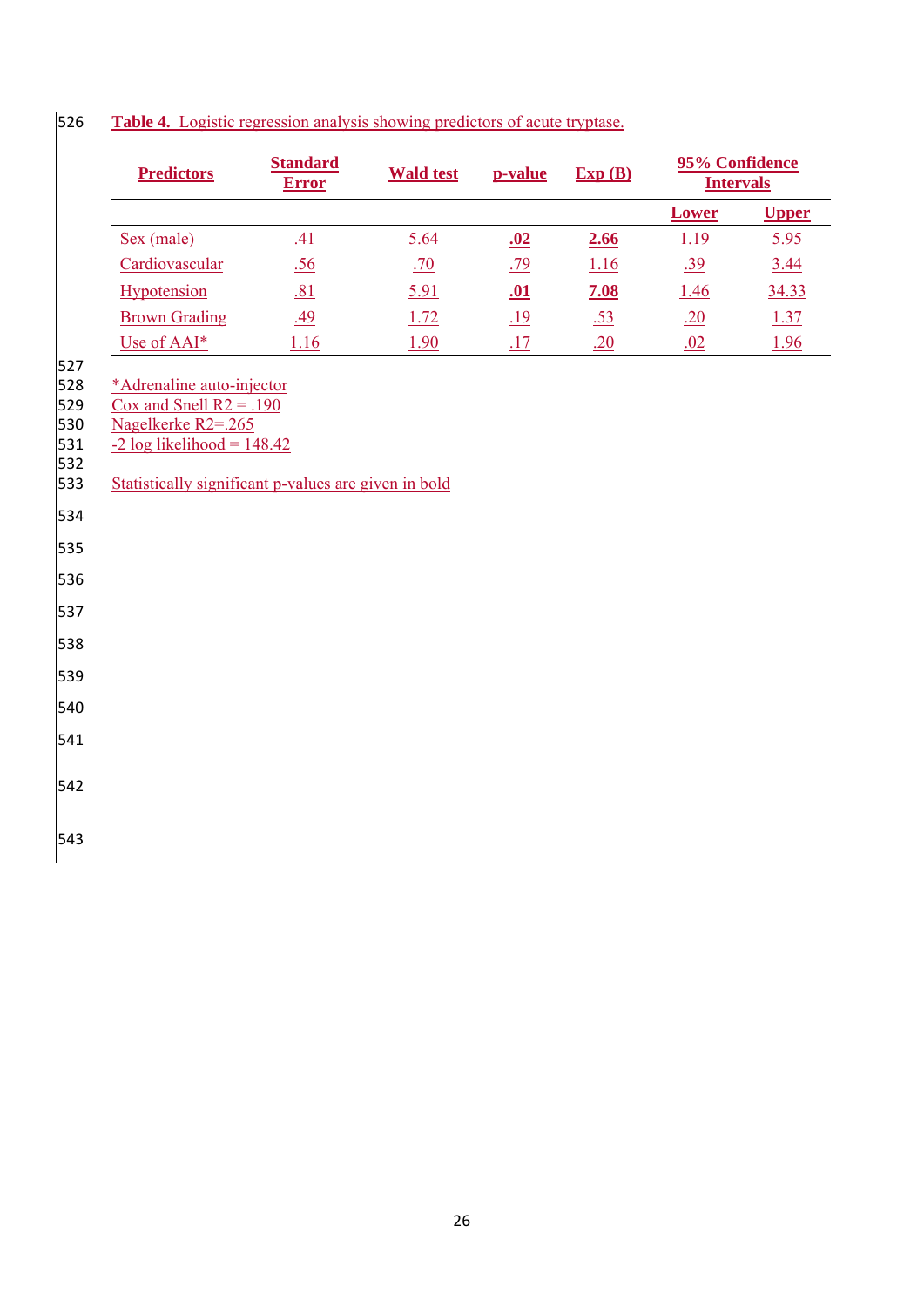| <b>Clinical characteristics</b>     | $\mathbf N$<br>$(Total = 141)$ | Mean $(\pm SD)$<br>acute tryptase | t value<br>(df) | p value |
|-------------------------------------|--------------------------------|-----------------------------------|-----------------|---------|
| <b>Sex</b>                          |                                | 14.5(13.2)                        |                 |         |
| Male                                | 55                             | 7.7(6.9)                          | 3.53            | 0.001   |
| Female                              | 86                             |                                   | (73.26)         |         |
| Ethnicity                           |                                | 10.1(9.6)                         |                 |         |
| <b>White British</b>                | 89                             | 11.0(11.5)                        | $-45$           | 0.66    |
| <b>South Asian</b>                  | 39                             |                                   | (126)           |         |
| Hypotension                         |                                | 22.0(17.3)                        |                 |         |
| $Yes$                               | 15                             | 8.9(7.6)                          | 2.87            | 0.012   |
| N <sub>o</sub>                      | 126                            |                                   | (14.78)         |         |
| Cardiovascular symptoms             |                                | 14.5(15.0)                        |                 |         |
| $Yes$                               |                                | 8.4(7.6)                          | 2.72            | 0.009   |
| $\underline{No}$                    | $\frac{44}{97}$                |                                   | (54.85)         |         |
| <b>Respiratory symptoms</b>         |                                | 9.9(9.8)                          |                 |         |
|                                     |                                | 14.3(14.4)                        |                 | 0.12    |
| Yes                                 | 126<br>15                      |                                   | $-1.60$         |         |
| $\underline{\mathrm{No}}$<br>Wheeze |                                | 10.8(11.2)                        | (139)           |         |
| Yes                                 |                                |                                   |                 |         |
|                                     | 41                             | 10.1(10.1)                        | .35             | 0.96    |
| $\underline{\mathrm{No}}$           | <b>100</b>                     |                                   | (139)           |         |
| Hypoxia                             |                                | 10.5(7.5)                         |                 |         |
| Yes                                 | $\frac{9}{132}$                | 10.3(10.6)                        | .05             | 0.96    |
| $\underline{No}$                    |                                |                                   | (139)           |         |
| Stridor                             |                                | 11.9(12.9)                        |                 |         |
| $Yes$                               | $\frac{6}{135}$                | 10.3(10.3)                        | .37             | 0.71    |
| N <sub>0</sub>                      |                                |                                   | (139)           |         |
| Skin/mucosal involvement            |                                | 10.3(10.4)                        |                 |         |
| $Yes$                               | <u>140</u>                     | 10.9                              | n/a             | n/a     |
| N <sub>0</sub>                      | $\perp$                        |                                   |                 |         |
| <b>Gastrointestinal symptoms</b>    |                                | 10.9(10.2)                        |                 |         |
| ${\underline{\rm Yes}}$             | 35                             | 10.1(10.5)                        | .41             | 0.69    |
| $\underline{\mathrm{No}}$           | <u>106</u>                     |                                   | (139)           |         |
| <b>Brown</b> grading                |                                | 8.1(7.4)                          |                 |         |
| Mild                                | 85                             | 13.6(13.1)                        | 2.85            | 0.006   |
| <b>Severe</b>                       | 56                             |                                   | (78.17)         |         |
| <b>Asthma</b>                       |                                | 8.8(8.9)                          |                 |         |
| $Yes$                               | 42                             | 10.9(11.0)                        | $-1.13$         | 0.26    |
| $\underline{No}$                    | 98                             |                                   | (138)           |         |
| Use of ACE-inhibitors               |                                | 9.4(6.6)                          |                 |         |
| $Yes$                               | <u>63</u>                      | 10.4(10.6)                        | $-29$           | 0.77    |
| $\underline{No}$                    | 131                            |                                   | (139)           |         |
| <b>Use of Beta Blockers</b>         |                                | 4.4(1.3)                          |                 |         |
| $Yes$                               | $\overline{3}$                 | 10.5(10.5)                        | $-99$           | 0.32    |
| $\underline{No}$                    | 138                            |                                   | (139)           |         |
| Used epinephrine auto-              |                                |                                   |                 |         |
| injector                            |                                | 4.7(5.2)                          |                 |         |
| $Yes$                               | 12                             | 10.8(10.6)                        | $-3.47$         | 0.002   |
| N <sub>0</sub>                      | 129                            | 14.5(13.2)                        | (20.92)         |         |
|                                     |                                |                                   |                 |         |

544 **Table S1.** Univariate analysis: means (standard deviations) of AT levels across clinical characteristics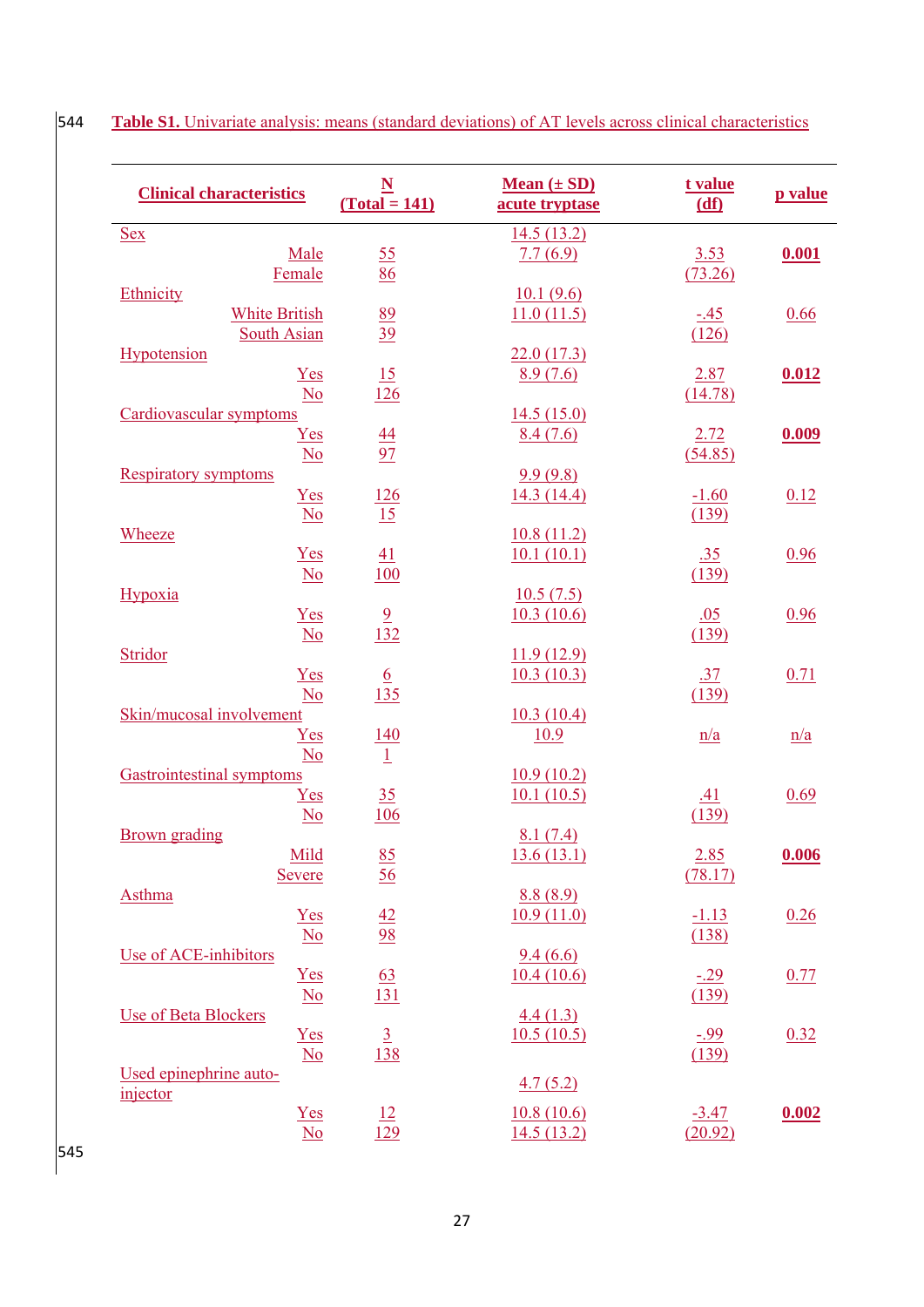|            |                                                                                |                                       |                                   | Table 3 continued   |         |  |
|------------|--------------------------------------------------------------------------------|---------------------------------------|-----------------------------------|---------------------|---------|--|
|            | <b>Clinical characteristics</b>                                                | $\frac{\underline{N}}{(Total = 141)}$ | Mean $(\pm SD)$<br>acute tryptase | t-value<br>(df)     | p value |  |
|            | Administered epinephrine<br>Yes<br>$\underline{\mathrm{No}}$                   | $\frac{82}{59}$                       | 10.9(11.6)<br>9.5(8.5)            | <u>.77</u><br>(139) | 0.45    |  |
|            | Administered 2 <sup>nd</sup> epinephrine<br>Yes<br>$\overline{\underline{No}}$ | $\frac{21}{120}$                      | 8.5(8.5)<br>10.6(10.7)            | $-85$<br>(139)      | 0.40    |  |
|            | Needed intravenous fluid<br>$\underline{No}$<br>Yes                            | $\frac{37}{104}$                      | 12.3(12.2)                        | 1.36<br>(139)       | 0.18    |  |
| 546<br>547 | Statistically significant p values are given in bold                           |                                       | 9.6(9.6)                          |                     |         |  |
| 548        |                                                                                |                                       |                                   |                     |         |  |
| 549        |                                                                                |                                       |                                   |                     |         |  |
| 550        |                                                                                |                                       |                                   |                     |         |  |
| 551        |                                                                                |                                       |                                   |                     |         |  |
| 552        |                                                                                |                                       |                                   |                     |         |  |
| 553        |                                                                                |                                       |                                   |                     |         |  |
| 554        |                                                                                |                                       |                                   |                     |         |  |
| 555        |                                                                                |                                       |                                   |                     |         |  |
| 556        |                                                                                |                                       |                                   |                     |         |  |
| 557        |                                                                                |                                       |                                   |                     |         |  |
| 558        |                                                                                |                                       |                                   |                     |         |  |
| 559        |                                                                                |                                       |                                   |                     |         |  |
| 560        |                                                                                |                                       |                                   |                     |         |  |
| 561        |                                                                                |                                       |                                   |                     |         |  |
| 562        |                                                                                |                                       |                                   |                     |         |  |
|            |                                                                                |                                       |                                   |                     |         |  |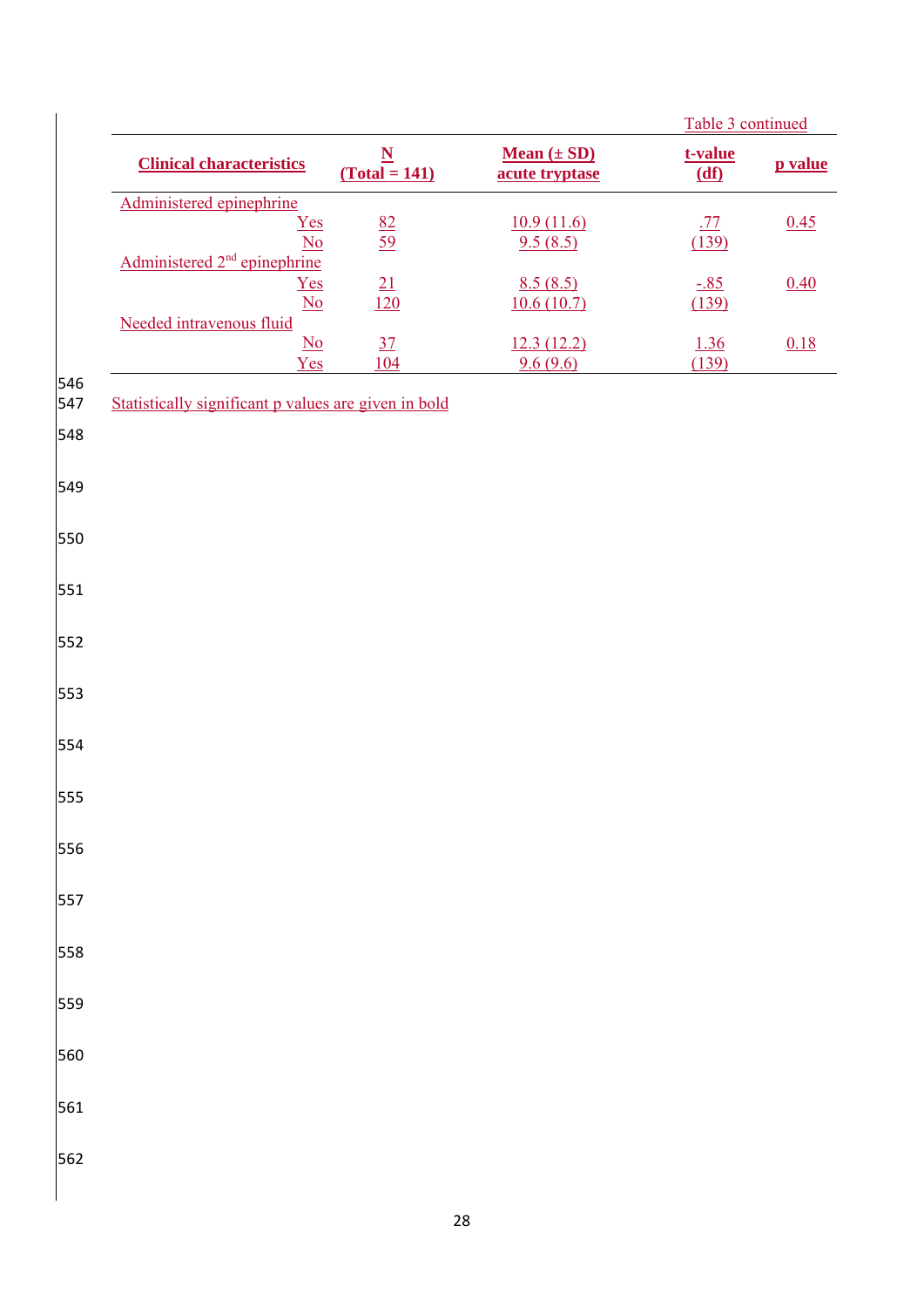